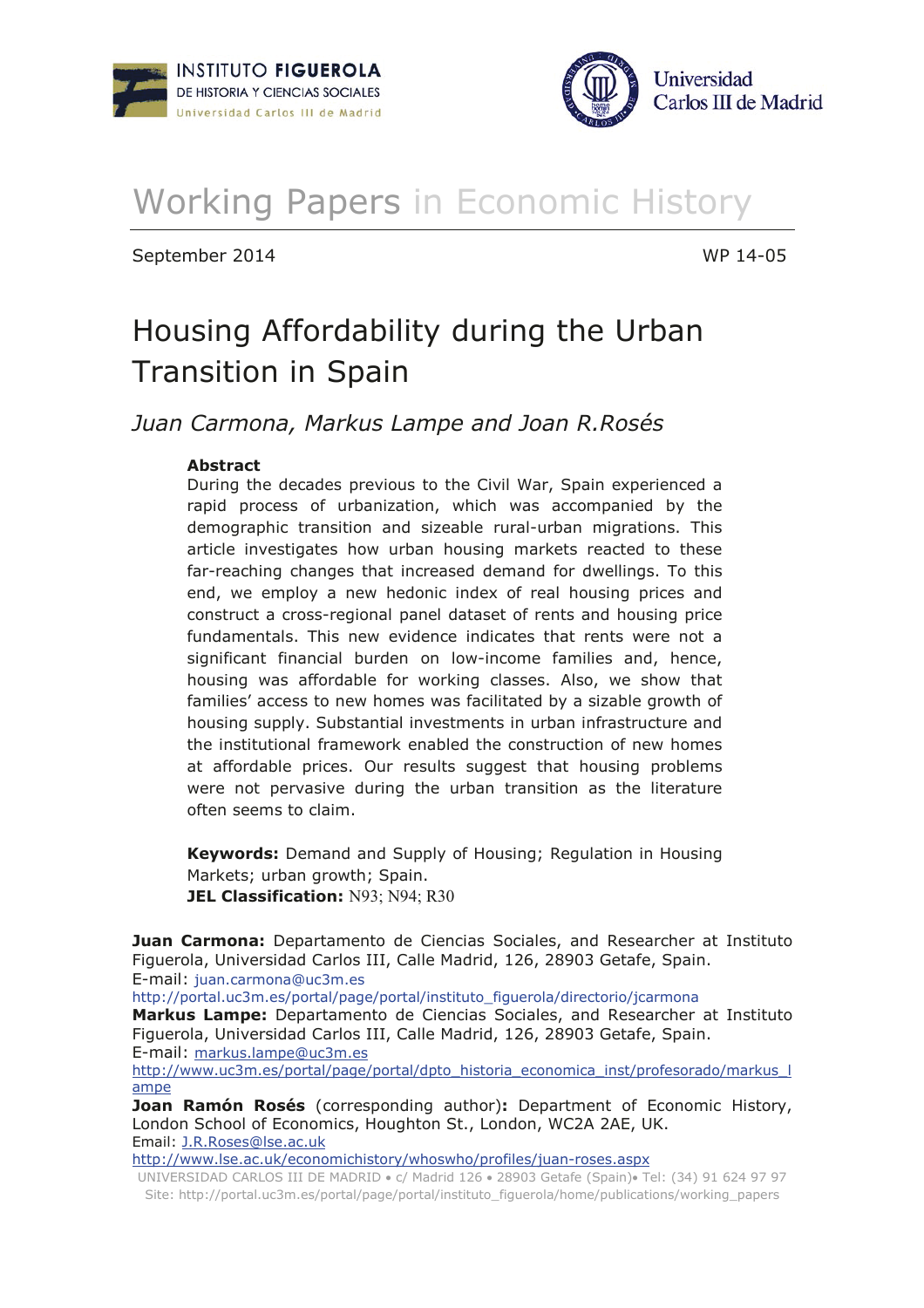*Publisher*: Carlos III University of Madrid. Figuerola Institute of Social Sciences History www.uc3m.es/if

*Series:*  Working Papers in Economic History ISSN: 2341-2542

*Electronic version of these working paper series available on:*  http://hdl.handle.net/10016/16

**COOSE**<br>This work is licensed under a Creative Commons Attribution-NonCommercial-NoDerivatives 4.0 International License.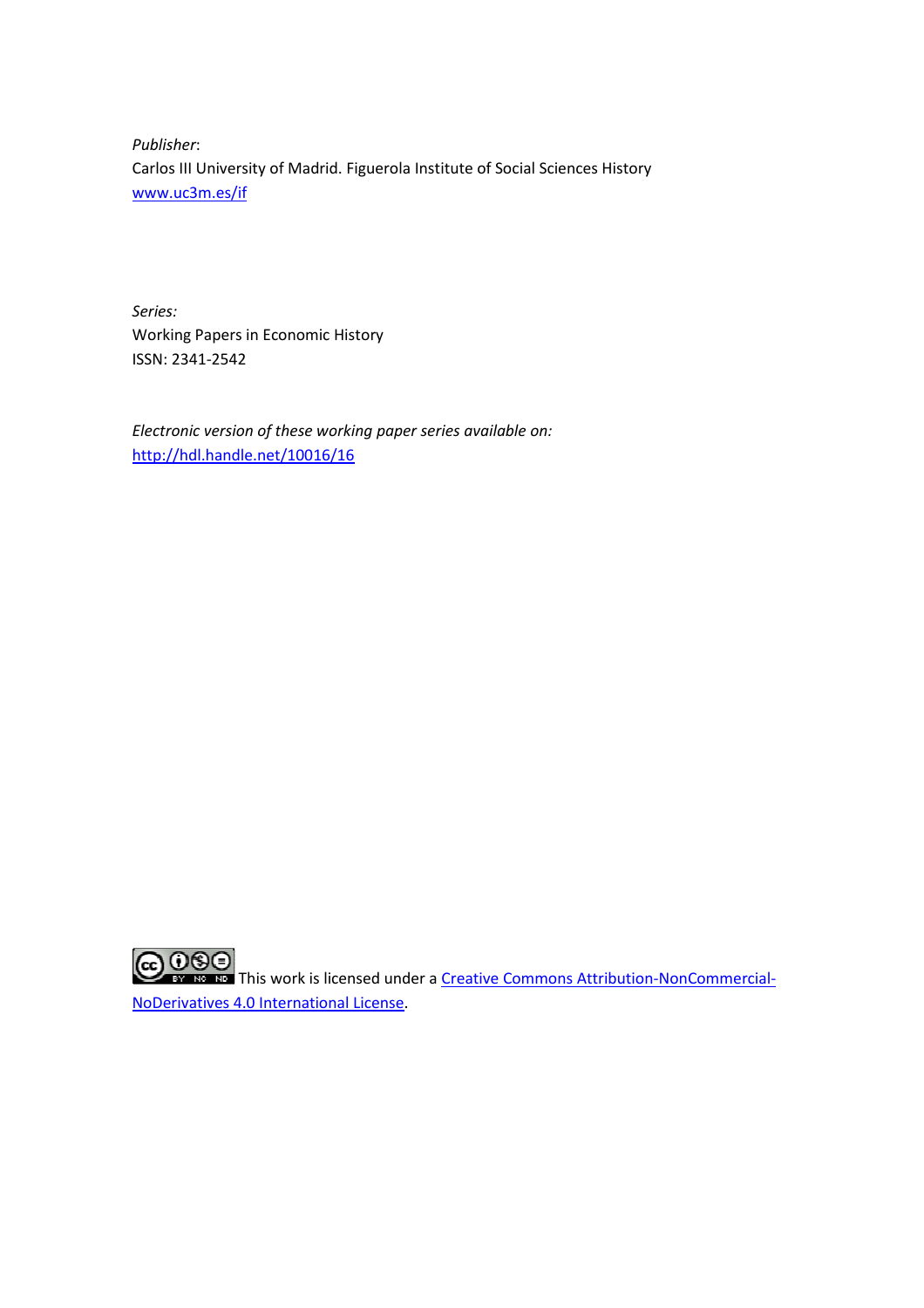# **Housing Affordability during the Urban Transition in Spain**

Juan Carmona Pidal Markus Lampe Joan R. Rosés

# **Abstract**

During the decades previous to the Civil War, Spain experienced a rapid process of urbanization, which was accompanied by the demographic transition and sizeable rural-urban migrations. This article investigates how urban housing markets reacted to these far-reaching changes that increased demand for dwellings. To this end, we employ a new hedonic index of real housing prices and construct a cross-regional panel dataset of rents and housing price fundamentals. This new evidence indicates that rents were not a significant financial burden on low-income families and, hence, housing was affordable for working classes. Also, we show that families' access to new homes was facilitated by a sizable growth of housing supply. Substantial investments in urban infrastructure and the institutional framework enabled the construction of new homes at affordable prices. Our results suggest that housing problems were not pervasive during the urban transition as the literature often seems to claim.

**Keywords:** Demand and Supply of Housing; Regulation in Housing Markets; urban growth. **JEL Codes:** N93; N94; R30.

**Juan Carmona Pidal:** Departamento de Ciencias Sociales and Instituto Figuerola, Universidad Carlos III de Madrid, C/Madrid 126, 28903 Getafe, Spain. Email: jucar@clio.uc3m.es http://www.uc3m.es/portal/page/portal/dpto\_historia\_economica\_inst/profesorado/juan\_carmona **Markus Lampe:** Departamento de Ciencias Sociales, Universidad Carlos III de Madrid, C/Madrid 126, 28903 Getafe, Spain. Email: markus.lampe@uc3m.es http://www.uc3m.es/portal/page/portal/dpto\_historia\_economica\_inst/profesorado/markus\_lampe **Joan Ramón Rosés** (corresponding author)**:** Department of Economic History, London School of Economics, Houghton St., London, WC2A 2AE, UK. Email: J.R.Roses@lse.ac.uk http://www.lse.ac.uk/economichistory/whoswho/profiles/juan-roses.aspx

Earlier versions of this paper with different title were presented at Iberometrics Conference and Seminar at University of Warwick. Raquel Carrasco read the paper and gave us useful insights. Financial support was received by the Spanish Ministry of Economy and Competitiveness projects: 2013/00066/001 (Juan Carmona), ECO2011-25713 (Markus Lampe) and ECO2012-39169-C03-01 (Joan R. Rosés). The usual disclaimer applies.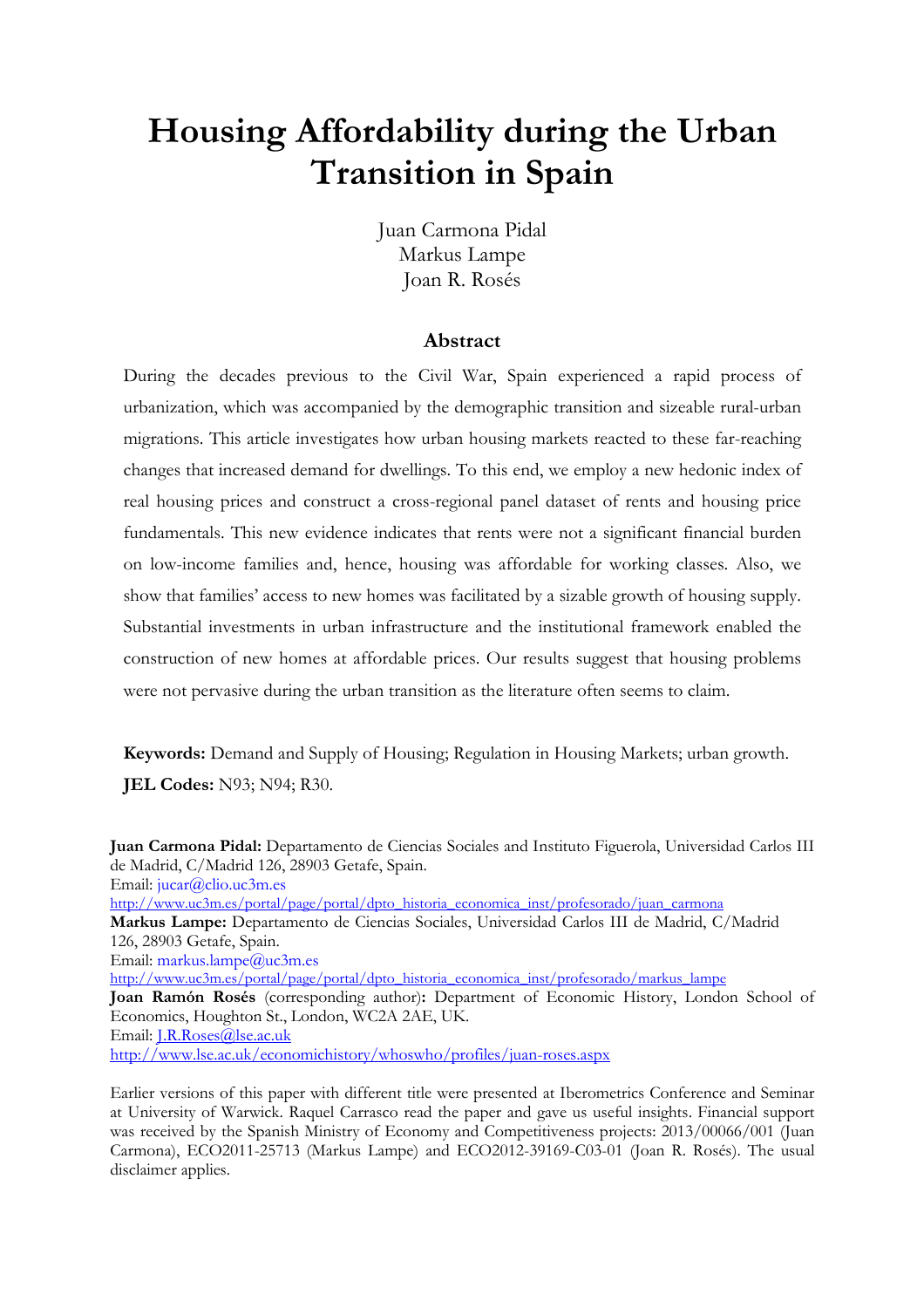# **Housing Affordability during the Urban Transition in Spain**

Every developed economy has experienced the transition from a rural to an urban society. Typically, during this critical period of economic development, the demand for accommodation rises to unprecedented levels because a massive number of people are redistributed across places and because new families are created during this process. To respond to these demands, the construction industry has to provide an increasing number of homes for the market. To do so, this industry must mobilize sizeable portions of the nation's capital and a large workforce to generate a considerable amount of private wealth. For this reason, housing markets play a decisive role in developing economies, and their failures can profoundly affect a country's overall economic growth and the well-being of its citizens.<sup>1</sup>

The first stage of the English industrial revolution between 1760 and 1830, with its peak in city growth at yearly rates of 2.5 per cent in 1821-31, is an obvious historical example of the damaging consequence of failures in housing markets.<sup>2</sup> According to Williamson, despite fast urban growth of England and Wales during that period, urbanization and hence industrialization actually were hampered by a combination of "an enormous deficit in social overhead capital stocks"<sup>3</sup> in the form of insufficient urban and sanitary infrastructure and underinvestment in housing for individual families. This led to a lack of affordable housing of an appropriate quality and hence to a disproportionate increase in nominal and real housing costs for workers, who consequently (over)crowded their individual dwellings which in turn were penned up in the densely populated "Victorian slums" characterized by two-story back-to-back housing constructed in the backyards of pre-existing houses. This crowding of and in individual dwelling led to worse sanitary conditions, higher infant and general mortality rates and increased urban disamenity premia for workers in English cities, the main channel through which inefficient housing markets slowed down the pace of industrialization before 1840.<sup>4</sup> In fact, many problems remained pressing until the late  $19<sup>th</sup>$  century, in part because urban populations kept growing not

<sup>&</sup>lt;sup>1</sup> Malpezzi ('Economic Analysis' and 'Global perspectives') provides a review of the evidence on housing markets in developing countries.

<sup>2</sup> Williamson, *Coping with City Growth*, p. 3.

<sup>3</sup> Williamson, 'City Growth', pp. 354.

<sup>4</sup> Williamson, 'City Growth', pp. 348-55, Rodger, *Housing in urban Britain*, pp. 6-12, 18-20 and 28-33; Daunton, *House and Home*, pp. 15-21 and 246-248.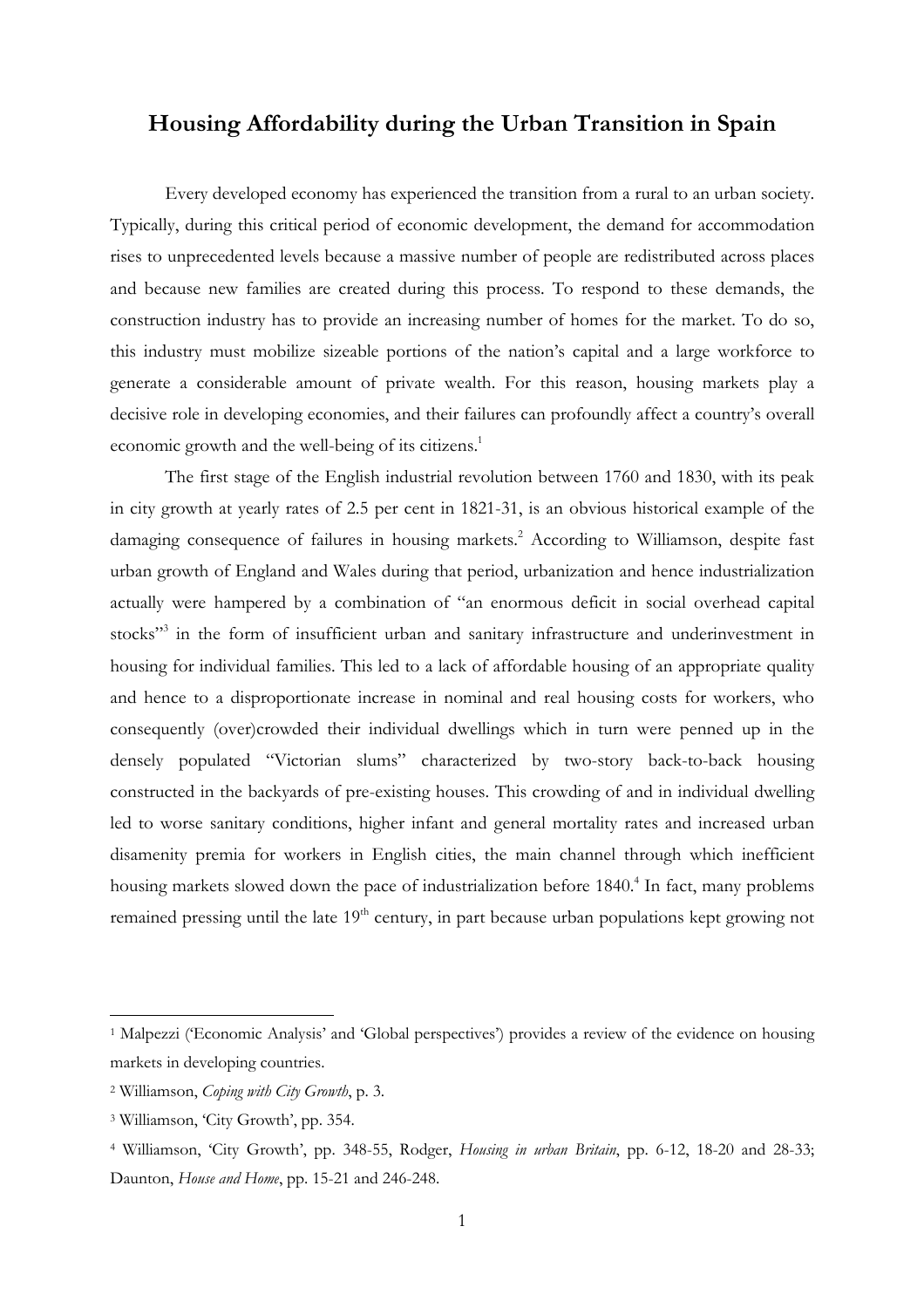only because of migration, but due to natural increase in the context of the demographic transition, which had its fertility turning point in Britain around 1880.<sup>5</sup>

Similar patterns of city growth and demographic transition can be found, with some regional variation in extent and timing, in most Northwestern European countries. In most of them, with the notable exception of France, the phase of maximum city growth coincided in with the phases of the demographic transition that implied maximum population growth in the two or three decades prior to 1900.<sup>6</sup> With Britain as a precedent, France, Germany, Scandinavia and the rest of Europe had to "cope with city growth", and, in the late  $19<sup>th</sup>$  century, developed technologies to limit the potential economic costs and social penalties of an inadequate urbanization process, for example sewage systems to improve sanitary conditions, public lighting and intra-urban transport to maintain spatial coherence of urban areas.<sup>7</sup> These technologies could eventually be applied by latecomers in this process, that is, countries experiencing the urban transition process during the  $20<sup>th</sup>$  century.

One of these latecomers was Spain, the object of the present study, where both the moment of maximum population growth and maximum city growth happened during the first three decades after 1900, in the period under study here. Urbanization advanced at a flourishing rate,<sup>8</sup> both through the disproportionate increase of the large metropolis and through the growth of smaller towns and villages into cities. Domestic migration rates, mostly from the agrarian areas in the countryside to industrializing und urbanizing regions reached historically unmatched levels.<sup>9</sup> At the same time, Spain saw its income per capita and total factor productivity increase at unprecedented levels, especially during the 1920s.<sup>10</sup> Increasing internal migration and economic growth were accompanied by a demographic transition, leading to population growth and a

<sup>5</sup> Williamson, *Coping with City Growth*, ch. 2, Easterlin, 'Worldwide Standard of Living', p. 7.

<sup>6</sup> Williamson, *Coping with City Growth*, p. 3; Knodel, 'Family Limitation', p. 236; and Easterlin, 'Worldwide Standard of Living', p. 17. Reher (The Demographic Transition') estimates the onset of fertility decline for most of these countries, including France and Britain, as 1900 or later, but nevertheless labels them as 'forerunners'. The only countries with onset of fertility decline before 1900 according to that study were Sweden (1865), Hungary and Uruguay (both 1890).

<sup>7</sup> See, on these new technologies, Brown, 'Reforming the urban environment'; Easterlin, 'How beneficient is the market?'; Divall and Bond, *Suburbanizing the Masses*; Ferrie and Troesken, 'Water and Chicago's mortality transition'; and McKay, *Tramways and Trolleybus.*

<sup>8</sup> Reher, 'Desarrollo urbano'.

<sup>9</sup> Silvestre, 'Internal migrations'.

<sup>10</sup> Prados de la Escosura and Rosés, 'Sources of long-run Growth'.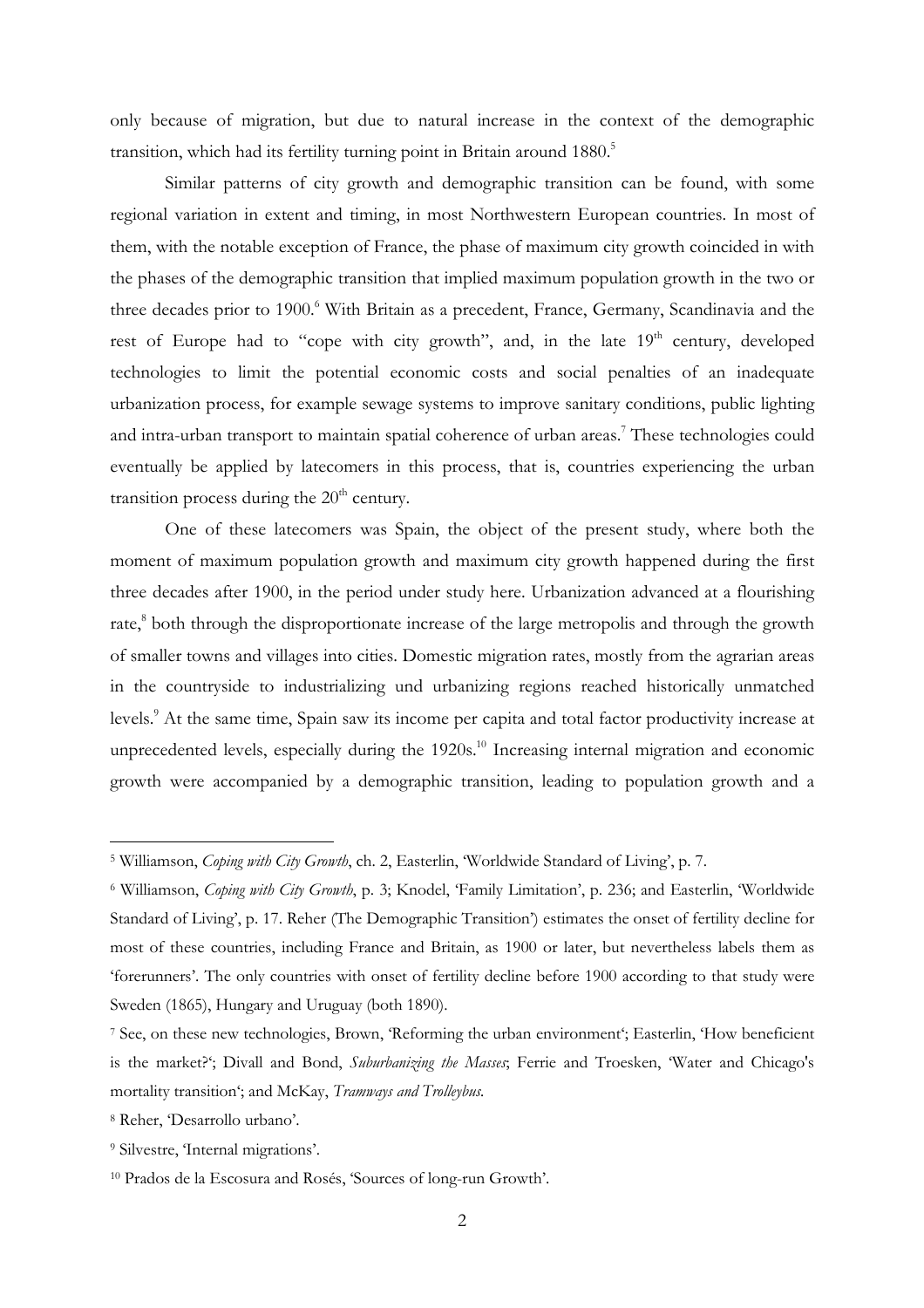rapidly rising number of new families.<sup>11</sup> Each of these factors would increase the demand for urban housing; jointly, they surely presented a substantial challenge to the Spanish housing market, in particular, and the Spain's economy, in general.

In this paper, we consider whether Spain suffered a housing crisis -similar to that experienced by Britain at the times of the Industrial Revolution- during the first phase of Spanish urban transition. In other words, we study whether housing affordability increased or decreased during this period of dramatic changes in the demand for new homes. To do so, in the following section, we present some basic evidence on the evolution of housing prices and transactions. In section II, we discuss several alternative measures of housing affordability. In particular, we revise the cost of renting homes for working-class families. Then, in the next section, we estimate an econometric model of housing demand to disentangle the forces behind housing prices in Spain. Our results points to a low elasticity of housing prices to changes in permanent income, a finding normally associated in urban economics with an elastic supply of housing. Finally, in section IV, we discuss potential factors which might explain this elastic housing supply. Taken together, our evidence indicates that Spanish housing markets did not underperform during the first phase of the urban transition process and that homes were affordable for Spanish working-classes.

# **I**

In a previous article, we have reconstructed the basic data on Spanish housing markets from 1904 to 1934, especially the number of urban properties sold and their prices.<sup>12</sup> The main source for our data is the Registrars' Yearbooks, which give the total value and number of sales of urban properties in each Spanish province in each year. From this, we calculate yearly nominal mean housing prices per province and for the whole of Spain by dividing the total value by the number of sales. To account for inflation, we compute real average prices per province using provincial Consumer Price Indices (CPI) deflators,<sup>13</sup> which we aggregate into a Divisia index at the national level. Finally, since arguably the characteristics of the average urban property also vary from province to province and over time during the transition process, we have elaborated a hedonic index using complementary data from the Spanish housing censuses of 1900, 1910, 1920 and  $1930.^{14}$ 

<sup>11</sup> Pérez Moreda, 'La población española'.

<sup>12</sup> Carmona et al. 'Spanish Housing Markets'.

<sup>13</sup> CPI are drawn from Rosés and Sánchez-Alonso, 'Regional Wage Convergence'.

<sup>&</sup>lt;sup>14</sup> For computing housing price indices, the advantages of the hedonic methodology have long been recognized by the literature (Case et al. 'House price index'; Diewert, 'Real estate price'). While inflation-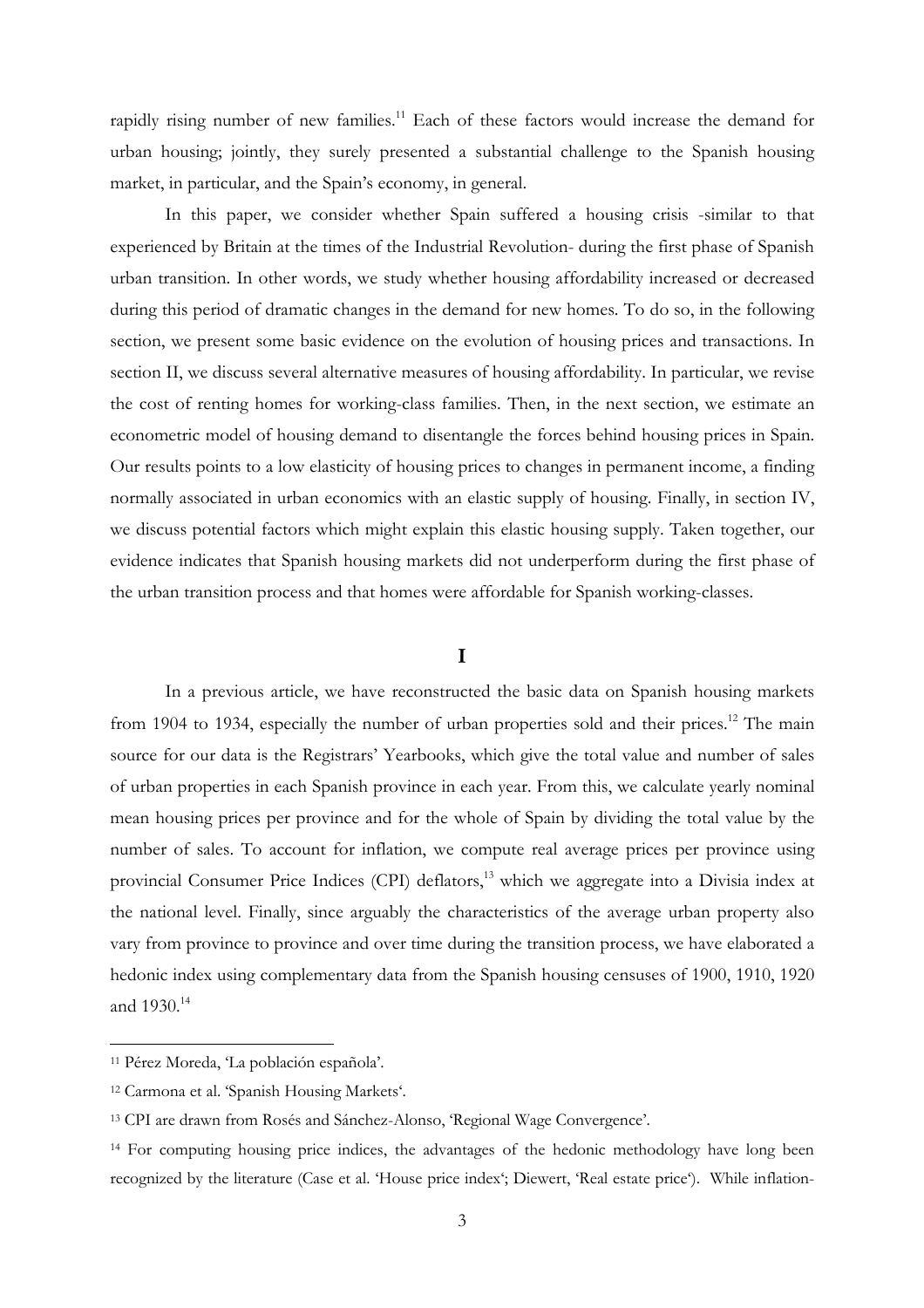Figure 1 presents some basic information on the number of houses sold in all of Spain and the market share of the six provinces with the most populated cities (i.e., Barcelona, Madrid, Biscay, Seville, Valencia and Saragossa; hereafter: 'six provinces') during this period.

# **[FIGURE 1]**

From an inspection of the figure 1, one could divide the evolution in the number of houses sold into three main periods. In the first period, from 1904 to 1914, approximately 50,000 houses were sold per year, which was about one per cent of the total housing stock.<sup>15</sup> In the following period, from 1914 to 1924, the number of transactions grew at respectably rates (5 per cent per year). Then, the peak of the series was reached in 1924, when more than 88,000 houses were traded (i.e., 1.2 per cent of the housing stock). During the last period, from 1925 to 1934, the number of market transactions began to decline and, subsequently, the share of the stock traded decreased to one per cent in 1930. Note that by 1934, the number of transactions was similar to the number before the First World War (i.e., approximately 50,000 houses were traded).

It is also evident from figure 1 that the share of the 'six provinces' in the market was growing during the period. These provinces accounted for one-fourth of the market until 1920, but in the remaining fourteen years, their market share reached approximately more than thirty per cent of the total (the peak was in 1924 when they were responsible for about 38 per cent of market share).

# **[FIGURE 2]**

l

adjustment is a standard practice in economic history, the hedonic (quality-adjustment) undertaken here is not so common and might require a short introduction. The idea behind these indices is to estimate econometrically how the price of a product can be related to the product's characteristics to be able to control for changes in the average observed variety and price. The estimated coefficients from this 'hedonic regression' are then used to calculate price indices for a constant-quality 'counterfactual' version of the product (which is used to generate the hedonic price index). For a more detailed discussion of this issue see Carmona et al. 'Spanish Housing Markets'.

<sup>15</sup> More specifically, in 1900, the traded stock represented 1.1 per cent of the total housing stock. In 1910, the traded stock represented 1.0 per cent of the total housing stock. We obtained these figures by dividing the number of houses sold in 1904 and 1910 (interpolated) by the number of houses counted in Spain's 1900 and 1910 censuses, respectively.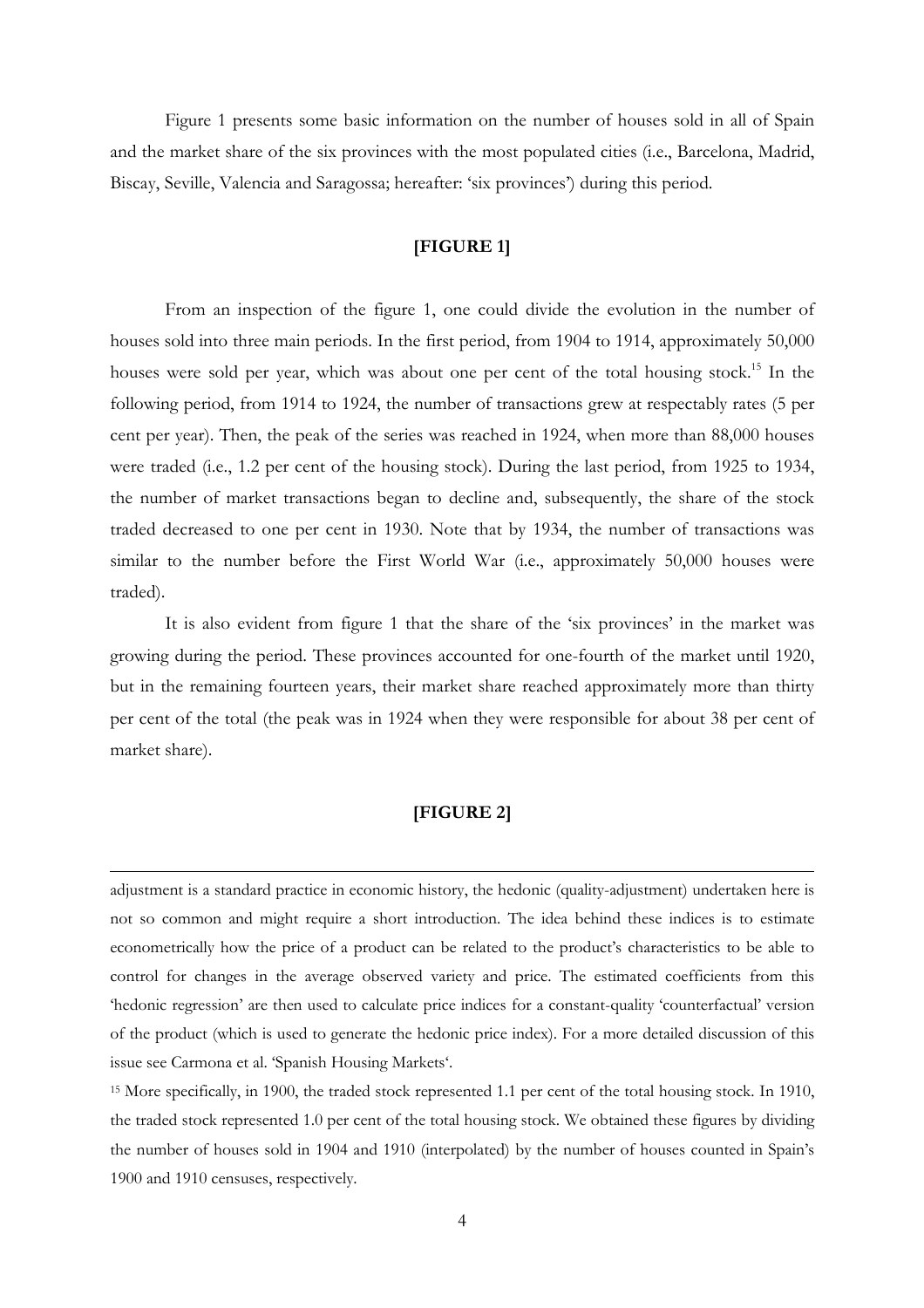Figure 2 compares the evolution of the real, not hedonic, index of housing prices, the hedonic index of housing prices, and the 'six provinces' hedonic index of housing prices. At first sight, the evolution of the three indices differs only slightly and seems to follow a common cyclical pattern. Only the hedonic index moved more slowly from 1920s on when the quality of housing began to increase (mainly due to the increase in the number of floors of each house). Furthermore, successive phases of expansion and contraction were more pronounced in the 'six provinces' index than in the other two indices. However, housing prices did not appear to have grown significantly faster in the long run in the 'six provinces' than in the rest of Spain despite that these provinces received a substantial part of domestic (rural) migrants<sup>16</sup> and experienced a noteworthy urban expansion.<sup>17</sup>

 More specifically, Spanish housing prices remained stable during the first decade of our new series, decreased sharply during the first two years of the First World War (1914-15) but grew considerably since then until 1920. During the 1920s, housing prices decreased again and recovered, again, after 1929. Overall, these indices did not show a growing tendency since any increase in prices seems to have reversed to previous levels.

 A simple comparison of Figures 1 and 2 offers relevant information on how housing markets worked in Spain. We note that increases in the number of houses traded did not translate into large movements in the hedonic-adjusted housing prices (and also in the simplest cost-ofliving adjusted indices). In particular, during the 1920s, the number of transactions rapidly expanded, but housing prices remained stable at historically lower levels in Spain and the 'six provinces'.

#### **II**

 In the past section, we have shown that, despite the rise in the number of transactions, housing prices remained stable in Spain during first third of the  $20<sup>th</sup>$  century. In a situation where the majority of families own their homes, the evolution of housing prices could be used as indication of access to housing. However, the Spanish housing market during the first third of the  $20<sup>th</sup>$  century was not characterized by a large number of house-owners, instead most families rented their homes. This was caused by a feature of Spanish property law that before 1960 did not allow independent ownership of land and the buildings constructed on it.<sup>18</sup> In other words,

 $\overline{a}$ 

<sup>16</sup> Silvestre 'Internal migrations'.

<sup>17</sup> Reher, 'Desarrollo urbano'.

<sup>18</sup> We have observed that this characteristic of Spanish law was not extraordinary in its historical origins, since the joint vertically integrated ownership of soil and buildings was the international norm.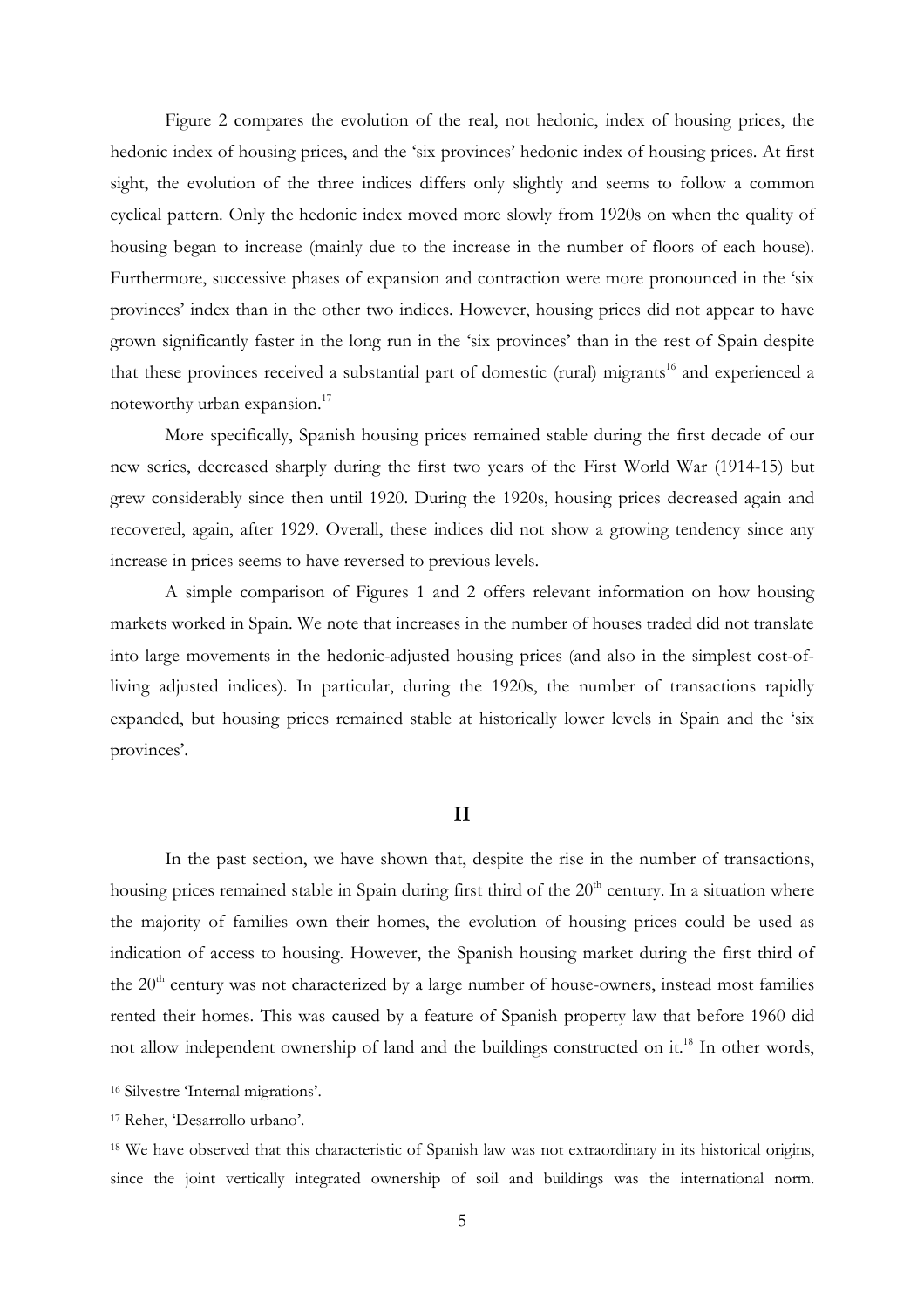blocks of flats had only one owner (who also owned the land) and, hence, many renters. Given that blocks of flats predominated in Spanish cities, one can confidentially assume that a large part of Spanish urban population lived in rented homes.<sup>19</sup>

Ideally, any good historical statistic in housing rents could serve us to show how affordable was the access to family housing in Spain. Unfortunately, to our knowledge, no historical statistics and long-terms series are available for the period considered here. Instead, we have some sparse data for rents of working-class dwellings and consistent evidence on the amount of people living, on average, in each dwelling.

#### **[TABLE 1]**

In table 1, we show a basic measure of housing affordability, the ratio between (yearly) rents and wages. We have been able to collect information on rents for all Spanish provinces (except Madrid) around 1920. The data is drawn from several studies on cost-of-living across Spanish provinces, which were organized by the Instituto de Reformas Sociales (the forerunner of the Spanish Ministry of Labour). The Instituto collected data on a "typical" house used by working classes in all Spanish provinces' capitals.<sup>20</sup> Regarding to the denominator, we have also consider two different wage measures: wages of unskilled construction workers (peones) and wages of semi-skilled construction workers (albañiles: ie. bricklayers).<sup>21</sup>

 The results are quite obvious. It does not seem that housing represented a dramatic burden for Spanish working-class population by 1920. On average, unskilled workers spent 11 per cent of their income on rent and semi-skilled workers about 7.7 per cent. Even, the relative cost of renting houses was not prohibitive in the most densely populated provinces. In the five

Horizontally divided (or mixed) property rights regarding individual floors or appartments (*condominium*) in most countries were only introduced after 1935. For example, in Britain, *commonhold* was introduced as a legally defined form of property only in 2002. See, on the evolution of property regulations and tenancy laws in Europe, the documents of the project TENLAW (http://www.tenlaw.uni-bremen.de/).

 $\overline{a}$ 

<sup>19</sup> This situation was corroborated by British Consular Reports. See, for example, Roberts, 'Report on the Trade'.

<sup>20</sup> We have tested the quality of the data by comparing them with newspapers advertisements. So, we have observed that prices roughly corresponded to an unfurnished apartment of 2-3 bedrooms in a low-middle class neighbourhood.

21 This data on wages is drawn from Rosés and Sánchez-Alonso, 'Regional Wage Convergence'.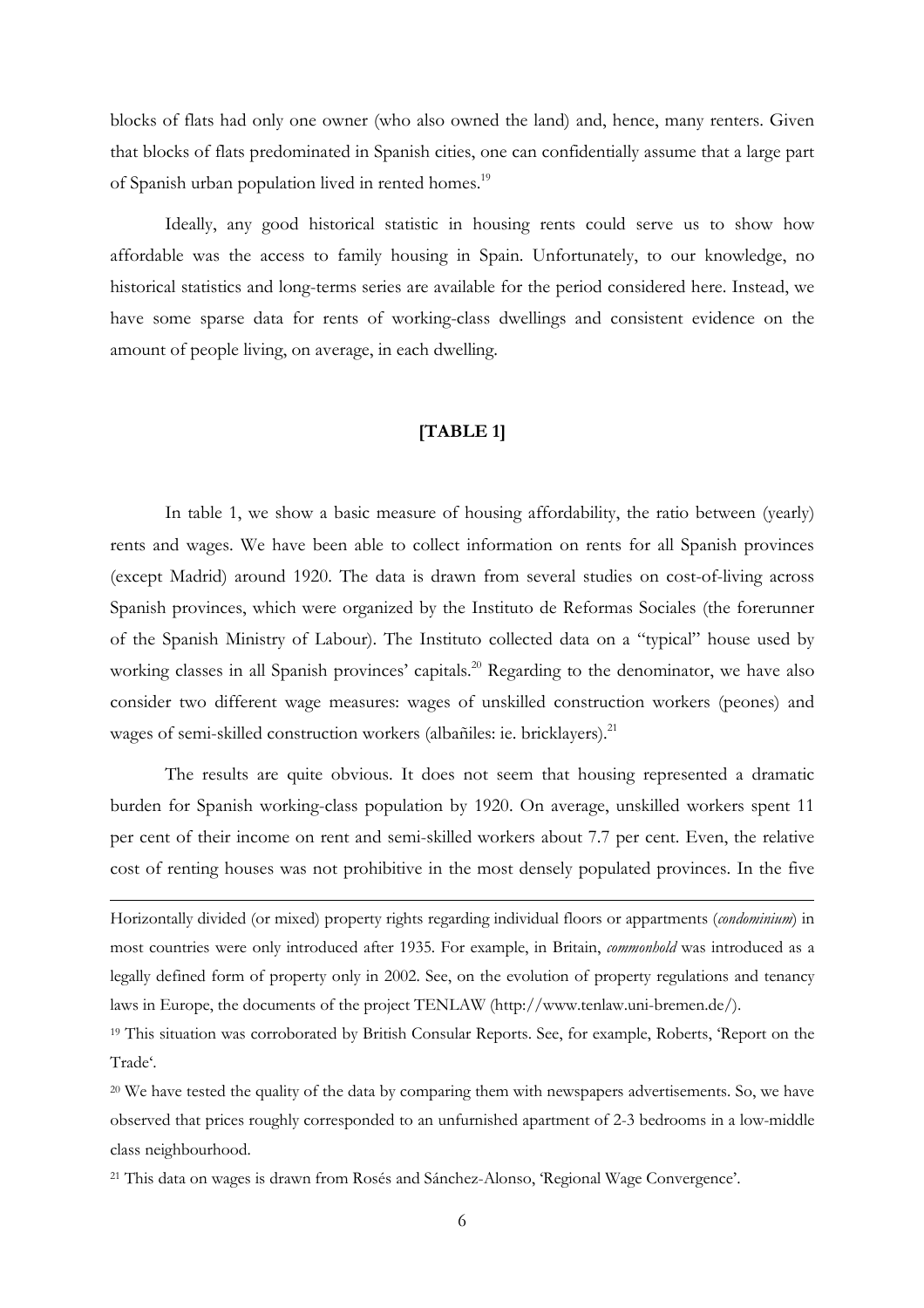provinces were the largest Spanish cities were located (we have no data for Madrid), these ratios were higher than in the rest of Spain but rents were far from prohibitive. On average, unskilled workers spent on rents about 14 per cent of their wages and skilled workers about 10 per cent in these five provinces with the largest cities. $^{22}$ 

At this point, some readers could wonder if there is any relationship between rents and housing prices that could allow us to use housing prices as substitute for rents in our measurement of housing affordability during the whole period considered in this paper (as we mentioned above, yearly data on rents for the period is not available). According to the standard literature on housing, rents and housing prices are closely related. Broadly speaking, rents are determinants of housing prices in a short-medium horizon, since housing prices tend to adjust to (capitalized) rents.<sup>23</sup> In other words, housing prices contain information on rents.

Given the paucity of our data, we cannot conduct sophisticated tests on the relation between housing prices and rents but, at least, we can replicate Clark's ('Rents and prices') basic econometric exercise with Spanish historical data. We have been able to collect an unbalanced panel (203 observations)<sup>24</sup> of provincial monthly rental prices from 1913 to 1921, referring to rents for one apartment (see above) from the *Boletín del Instituto de Reformas Sociales*. These prices were deflated across time and space by the same consumer price index that we used to adjust the housing prices. From the rent series and our real-hedonic price index we calculate the rent-to-

<sup>22</sup> Employing the same sources, Rosés and Sánchez-Alonso ('Regional Wage Convergence') computed that, on average, rents represented a 10.2 per cent of overall expenditure in Spanish working classes. Note that these figures, in international terms, were considerable low. Williamson ('Global Labor Markets') allocated to rents the 18 per cent of working-class expenditure in the period from 1905 to 1914 for a sample of countries (United States, Great Britain, Sweden, Germany, France, Belgium and Italy) and the 23.7 per cent in the interwar period (in this latter calculation, the countries considered were Australia, Canada, United States, Denmark, France, Great Britain, Ireland, Netherlands and Sweden). More recently, Broadberry and Burhop ('Real Wages') have assigned to rents about the 20 per cent of German and British expenditure shares in 1905 and 1937.

<sup>23</sup> In particular, Clark ('Rents and prices') has shown that rent-prices ratios explain rent prices in the future. More recently, Gallin (The Long-Run Relationship') has proved this with more sound econometric techniques and high-frequency data.

<sup>24</sup> As compared to 1470 observations in our house price dataset.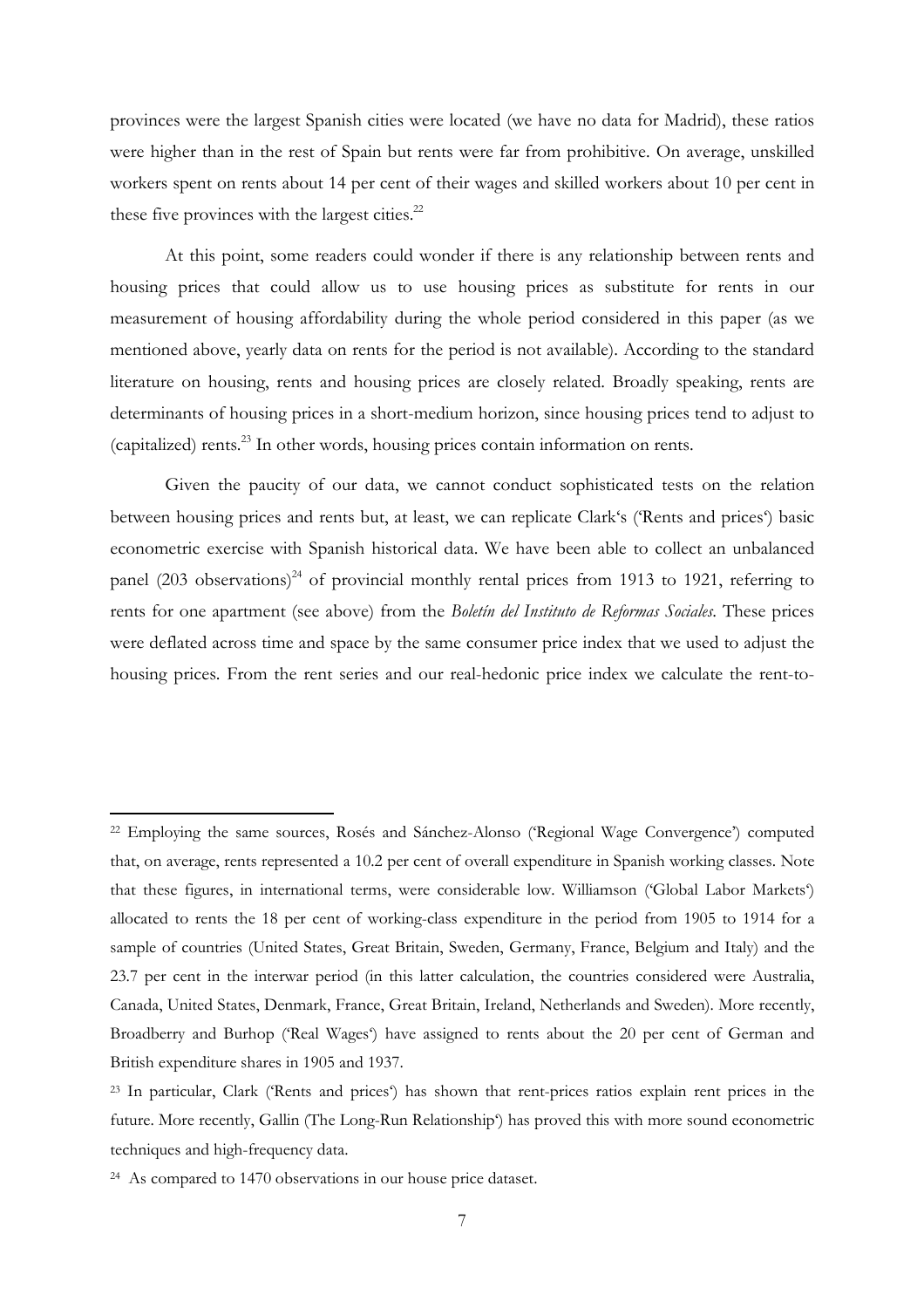price ratio in every year  $(R<sub>i</sub>/P<sub>i</sub>)$ , which we relate to the rent growth rate for the following period  $(g_{i,t})$ , which is normally one year.<sup>25</sup> Specifically, we estimate the following regression:

$$
(1) \qquad g_{i,t+1} = \beta_0 + \, \beta_1 \; (R_{i,t} \, / \, \, P_{i,t}) + \, \epsilon_{i,t} \; .
$$

As Clark ('Rents and prices') notes, this specification ensures that any error in forecasting growth between year  $t$  and  $t+1$  appears in the residual  $\varepsilon$ <sub>i</sub> and is uncorrelated with the rent-price ratio. If the rent-price ratio is significantly and inversely related to the average future rent growth, then the current rent-price ratio acts a predictor of rent growth during the next period because prices at least partially capitalize on the present value of future rents. As we can see from the results presented in Table 2, this is indeed the case during our period. This provides further evidence that the people renting their urban homes benefited from the price stability in the housing markets because both the rental and housing markets were clearly linked.

# **[TABLE 2]**

Coefficients in the variable of interest  $(R_i, \nvert P_i)$  shown that the adjustment period is about 5 years, which is not an extraordinary result.<sup>26</sup> This implies that a good proxy for the current rents is an average of the current years and the previous four years housing prices. This is the exercise that we perform in the following figure 3.

# **[FIGURE 3]**

The results are quite eloquent. The housing burden decreased for Spanish workers during the 1920s, when the major part of migrations took place. More specifically, the burden increased significantly during the First World War (about 20 per cent) but decreased abruptly over the next years (more than 30 percent from the initial value of 1915).<sup>27</sup> What could have caused this

<sup>&</sup>lt;sup>25</sup> For province years with gaps in the rent series, we calculated the average growth rates among the available data points and compared these rates to the initial rent-price ratios for the corresponding period.

<sup>26</sup> With quartely US data, Gallin (The Long-Run Relationship') estimated a similar speed of adjustment between rents and housing prices.

<sup>&</sup>lt;sup>27</sup> Unfortunately, studies on the Spanish home migrations have not considered the contribution of housing prices (rents) to deter (foster) the movement of people across Spanish provinces during the 19th century and early 20th century.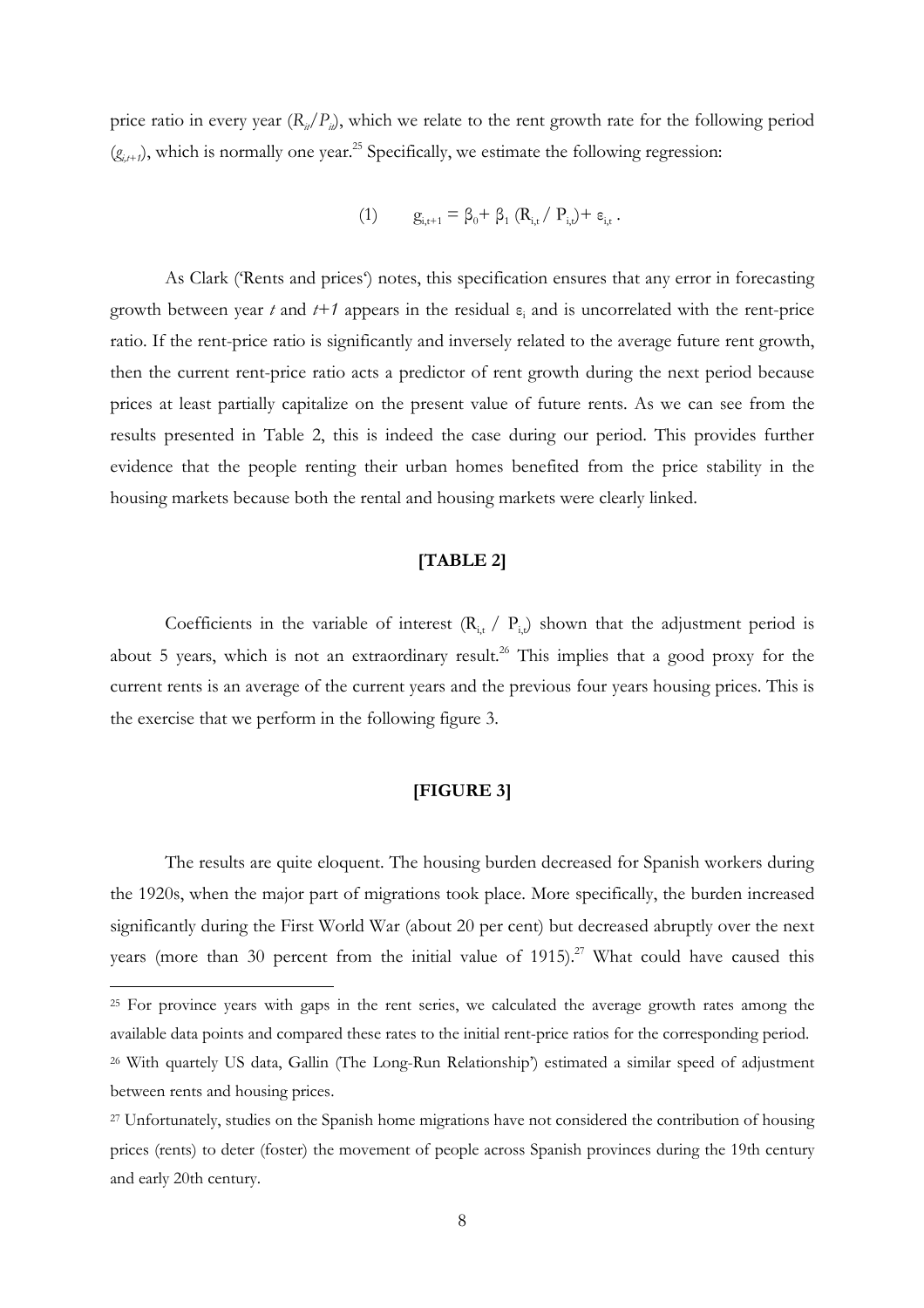decline? A simple observation of the data on housing prices and wages shows that this phenomenon was provoked by the interaction of two different forces: the presence of housing price stability in the long-medium horizon which was accompanied by substantial increases in real wages. In other words, it seems that the increase in workers' disposable income did not result in an increase of housing prices.<sup>28</sup>

#### **[TABLE 3]**

After reviewing the evolution of relative housing prices (as measure of housing affordability), we will consider several alternative measures that show the relation between the number of dwellings and population (see table 3). In Panel A, we discuss the overall measures for Spain, whereas in Panel B, we analyse the six provinces with the largest cities in greater detail and compare them to the rest of Spain. Every measure presented in Panel A shows that the proportion of dwellings to population remained quite stable from 1900 to 1930. Furthermore, Spanish houses were not particularly overcrowded during this period. Specifically, the ratio between dwellings and population indicates that, on average, only 2.2 people lived in each dwelling.<sup>29</sup> In comparison with recent European housing statistics, this ratio is low.<sup>30</sup>

Panel B investigates the impact of increasing urbanization on housing from 1900 to 1930. The impact on the six provinces varied in this respect. In Biscay and Valencia, the ratio between dwelling units and population improved. However, in Madrid and Saragossa, the ratio was stable, and in Barcelona and Seville, the ratio worsened slightly.<sup>31</sup> In any case, despite the rapid

<sup>28</sup> This is, *per se*, a very relevant result since failures in housing markets (like supply constraints) provoke that landowners get a substantial part of, if not all, increases in labour productivity (see, for example, Moretti, 'Local Labor Markets' and Glaeser et el., 'Urban growth'). In other words, our results seem to indicate that housing supply was quite elastic (see the rest of the paper for more compelling evidence on this).

<sup>29</sup> However, Spanish censuses do not distinguish between buildings devoted to dwellings and those devoted to commerce and workshops. Prados de la Escosura (*El progreso*) estimates that approximately 5 per cent of all buildings were devoted to economic activities. Consequently, if we introduce this modification to our calculations, then the initial ratio increases to 2.3 people per dwelling.

<sup>30</sup> In European countries from 1980 to 2003, this ratio oscillated between a minimum of 1.9 (i.e., Sweden in 2003) and a maximum of 3.7 (i.e., Ireland in 1980), with an average value of 2.68. This data is drawn from National Board, *Housing Statistics*, table 1.9.

<sup>&</sup>lt;sup>31</sup> In Barcelona, this ratio increased by approximately 15 per cent from 1900 to 1930 and, in Seville, by approximately 16 per cent during the same period.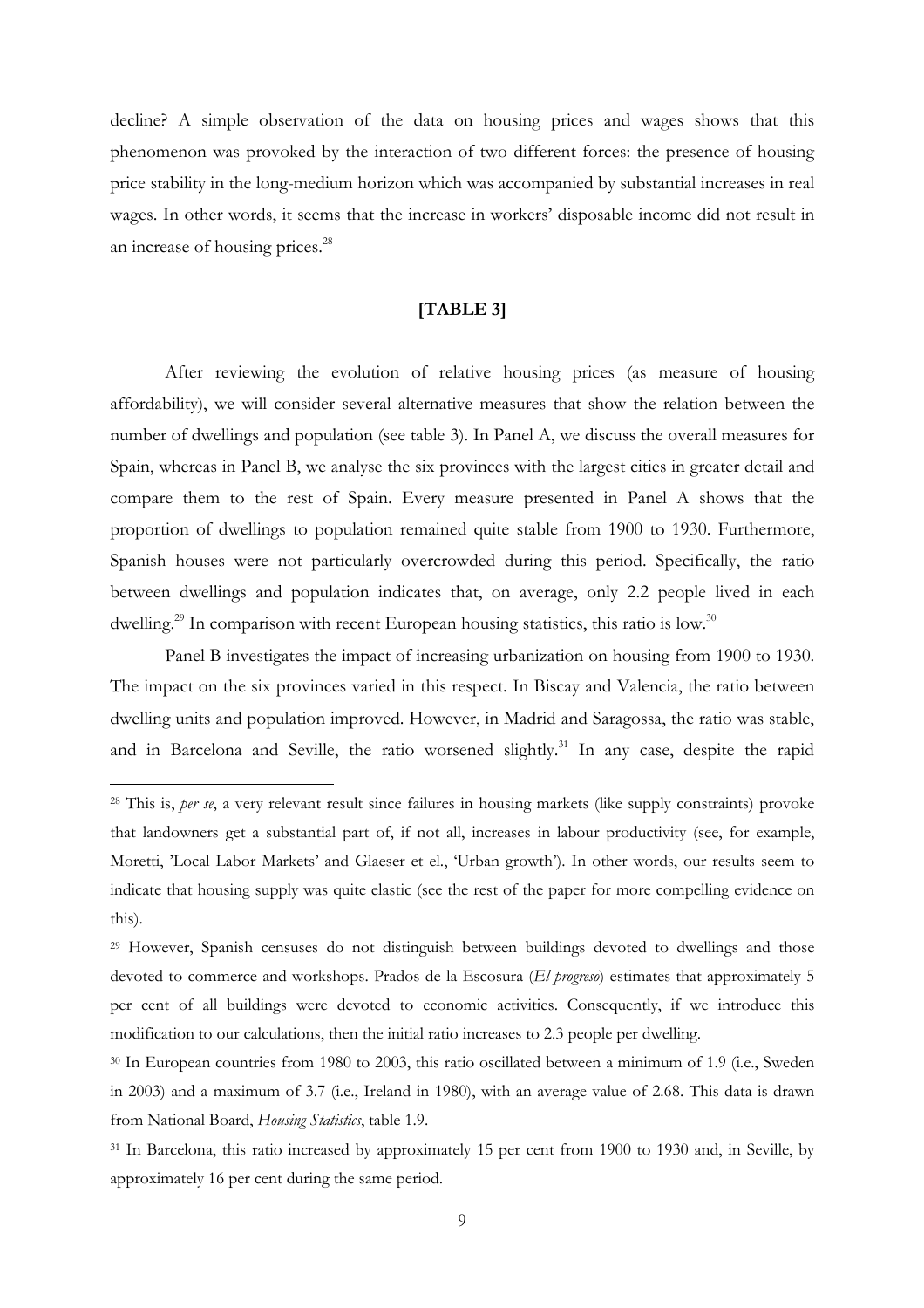demographic changes and urbanization growth, the ratio between dwelling units and population did not dramatically worsen in any Spanish province during the first thirty years of the  $20<sup>th</sup>$ century.<sup>32</sup>

#### **III**

In light of the rather dramatic changes that occurred during the urban transition process throughout this period, we are quite surprised by the housing market's price stability and rapid adjustments to the growing number of transactions observed in the first section. Apparently, Spanish housing market operated smoothly: increasing demand was met by increasing supply, and prices remained stable over the medium time horizon of this paper. Evidence on rents collected in the section II also points in the direction the findings of the section I.

A straightforward way to confirm that Spanish housing markets worked smoothly is to test if their prices were driven by economic fundamentals and to study their corresponding elasticities. To conduct this research, we specify and estimate the following inverted housing demand equation:<sup>33</sup>

(2) 
$$
Log(\text{Prices})_{i,t} = \beta_0 + \beta_1 \log(Y)_{i,t} - \beta_2 \log(1 + \text{HOUSE/POPULATION})_{i,t} - \beta_3 (\text{RR})_{i,t} + \beta_4 \log(1 + \text{CREDIT})_{i,t} + \varepsilon_{i,t}
$$

where *i* indexes provinces and *t* years, real new house prices (i.e., our Hedonic Index of Housing Prices) are modelled as a function of real GDP per capita (Y), the housing stock per capita (HOUSE/POPULATION)<sup>34</sup> and credit availability (CREDIT), which is calculated as the ratio between the number of mortgages and the number of housing transactions at *t*. In other words,

<sup>&</sup>lt;sup>32</sup> From Panel B, one can also observe that the provincial differences in the number of housing units per capita widened. In particular, Madrid appears to have been particularly overcrowded because the ratio implies that approximately six persons lived in each dwelling. In Seville and Biscay, approximately four persons lived in each dwelling, whereas in Barcelona, approximately 3.5 people lived in each dwelling. Valencia and Saragossa had numbers similar to those prevalent in the rest of Spain.

<sup>33</sup> See on inverted house demand equations: DiPascuale and Wheaton, 'Markets for real estate'; and Malpezzi, 'Economic Analysis'.

<sup>34</sup> We also experimented with a variable measuring the percentage of young adults (i.e., people 21-30 years old) without significantly different results. Additionally, this variable was highly correlated with the variable HOUSE/POPULATION. Hence, these two variables should not be considered together in regressions.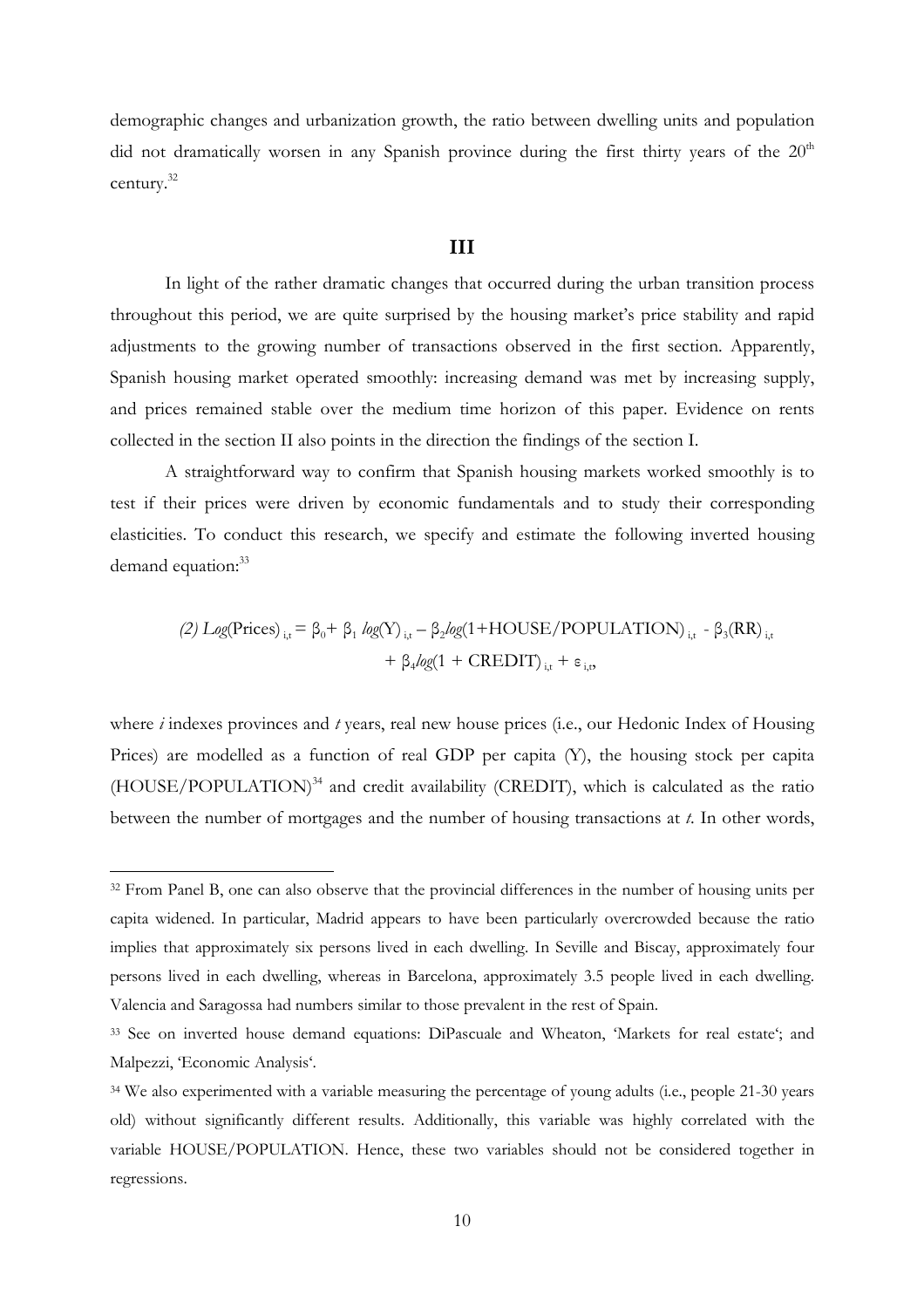we argue that housing demand is a function of permanent income, the demographic structure, and, crucially, the credit availability.<sup>35</sup> Note that the model of equation 2 is a departure from the prototypical model of housing demand which does not include any variables that capture the effect of credit availability on housing prices.<sup>36</sup> However, because of its high cost in relation to family incomes, housing must be financed.<sup>37</sup> As a result, changes in interest rates and the availability of mortgages may have a substantial effect on housing demand. $^{38}$ 

 Previous empirical studies on housing demand have shown that the income variable is usually the single most important economic determinant of real housing prices in the long run.<sup>39</sup> In other words, the coefficient of the permanent income variable gives us a crucial clue of whether housing supply responds swiftly to demand shocks. Specifically, a lower elasticity is associated with well-functioning markets and elastic supply of housing.<sup>40</sup>

 Before we proceed to the econometric estimation of equation 2, it seems useful to discuss the evolution of the right-hand side variables during the period considered here. Permanent

<sup>36</sup> Note that several empirical studies (e.g., Fitzpatrick and McQuinn, 'House Prices'; McQuinn and O'Reilly, 'Role of income') used, as we used here, alternative versions of the standard model by including different financial variables in their estimated equations.

<sup>37</sup> Malpezzi, 'Economic Analysis'.

l

<sup>38</sup> We also consider a modified version of equation 2 by including the user cost of capital (RR), which is calculated according to the equation of Mankiw and Weil ('The Baby Boom'). RR is highly correlated with CREDIT and, then, we had to estimate a new equation only with RR. However, because the variable CREDIT exhibits provincial variability and because it is robust to the inclusion of random effects, we only present the results with this variable and will use them in our further discussion (estimations with RR are available, upon request, from the authors).

<sup>39</sup> See, for example, Malpezzi, 'Global perspectives'; Case and Shiller, 'Is There a Bubble'; and Holly and Jones, 'House prices'.

<sup>40</sup> Malpezzi, 'Global perspectives' offers a theoretical justification for the relationship between elasticity of housing prices to permanent income and supply of housing. Furthermore, Harter-Dreiman ('Drawing inferences') estimated the correspondence between different demand and supply elasticities.

<sup>&</sup>lt;sup>35</sup> However, our model underscore two specific features of housing markets have a strong influence on housing demand (e.g., DiPascuale and Wheaton, ' Markets for real estate'). First, the relative number of dwellings rises gradually because houses typically have long lives and because the demographic circumstances in individual economies change slowly. As a result, the number of new houses built each year and the demand for new houses are typically a small proportion of the total housing stock. Second, housing demand is segmented because some economic agents market housing as a durable consumer good to homeowners, whereas other economic agents invest in houses to put them on the rent market or as a part of their investment portfolio.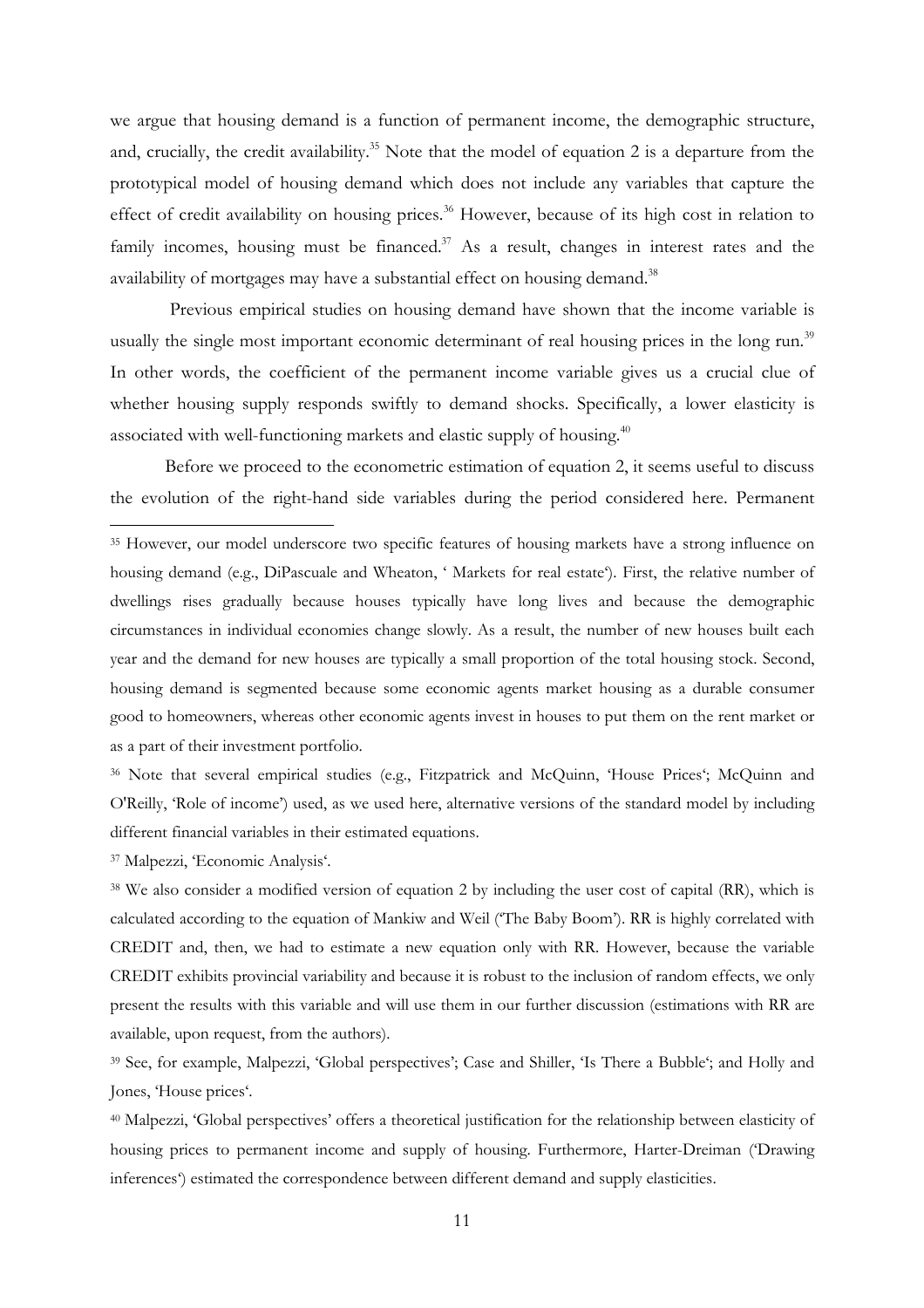income, which is measured as the average income over a given time span, rose during the first third of the  $20<sup>th</sup>$  century. From 1904 to 1934, per capita GDP rose at an annual rate of 1.15 per cent. The GDP per capita growth rates accelerated slightly during the years prior to the First World War. Despite Spain's neutral status during the conflict, its per capita GDP growth rates were negative during the war years. After the war, Spain's economy grew again and then slowed down after 1929.<sup>41</sup> Overall, the growth rate of per capita GDP was slightly higher than the growth rate of housing prices since the hedonic housing price index grew over the period at a yearly rate of 0.97 per cent and per capita GDP at a yearly rate of 1.12 per cent.

 The relation between the demographic structure and the demand for new dwellings is reflected by the ratio between the existing housing stock and the population (see the previous table 3). In the long run, this relation tends to be in equilibrium, but in the short or medium term, it can be altered by various demand factors (e.g., the demographic transition, migration outflows and migration inflows and urbanization rates) and supply factors (e.g., depletion rates, wars and natural disasters), which decrease the stock of the existing houses. For housing demand, modifications in the age distribution of the population are as important as increases in the absolute number of people. In particular, baby booms cause the number of new families searching for accommodation to increase after twenty years. For this reason, a substantial number of studies have shown that the absolute and the relative number of young adults are prime movers of housing demand.<sup>42</sup>

In the first three decades of the  $20<sup>th</sup>$  century, Spaniards' demand for housing suffered several major demographic shocks. On the one hand, the demographic transition induced an increase in the number of new families.<sup>43</sup> On the other hand, many people relocated from the countryside to the cities.<sup>44</sup> In particular, from 1900 to 1930, the share of Spanish population living in cities of more than 50,000 inhabitants increased from the 13.7 per cent to 19.8 per cent.<sup>45</sup> Furthermore, a large percentage of rural migrants to cities were composed of young adults.<sup>46</sup> We observe the impact of this migration by comparing the proportion of young adults in the six provinces with the largest cities, which attracted a considerable proportion of home

<sup>41</sup> Spanish GDP data is drawn from Prados de la Escosura, *El progreso*.

<sup>42</sup> See Mankiw and Weil, The Baby Boom'.

<sup>43</sup> Pérez Moreda, . 'La población española'; and Reher, 'Desarrollo urbano'.

<sup>44</sup> Silvestre, 'Internal migrations'.

<sup>45</sup> If we consider population living in cities of more than 10,000 inhabitants, this share grew from the 32.5 to 42.6 per cent (Azagra et al., *Localización de la población*).

<sup>46</sup> Silvestre, 'Internal migrations'.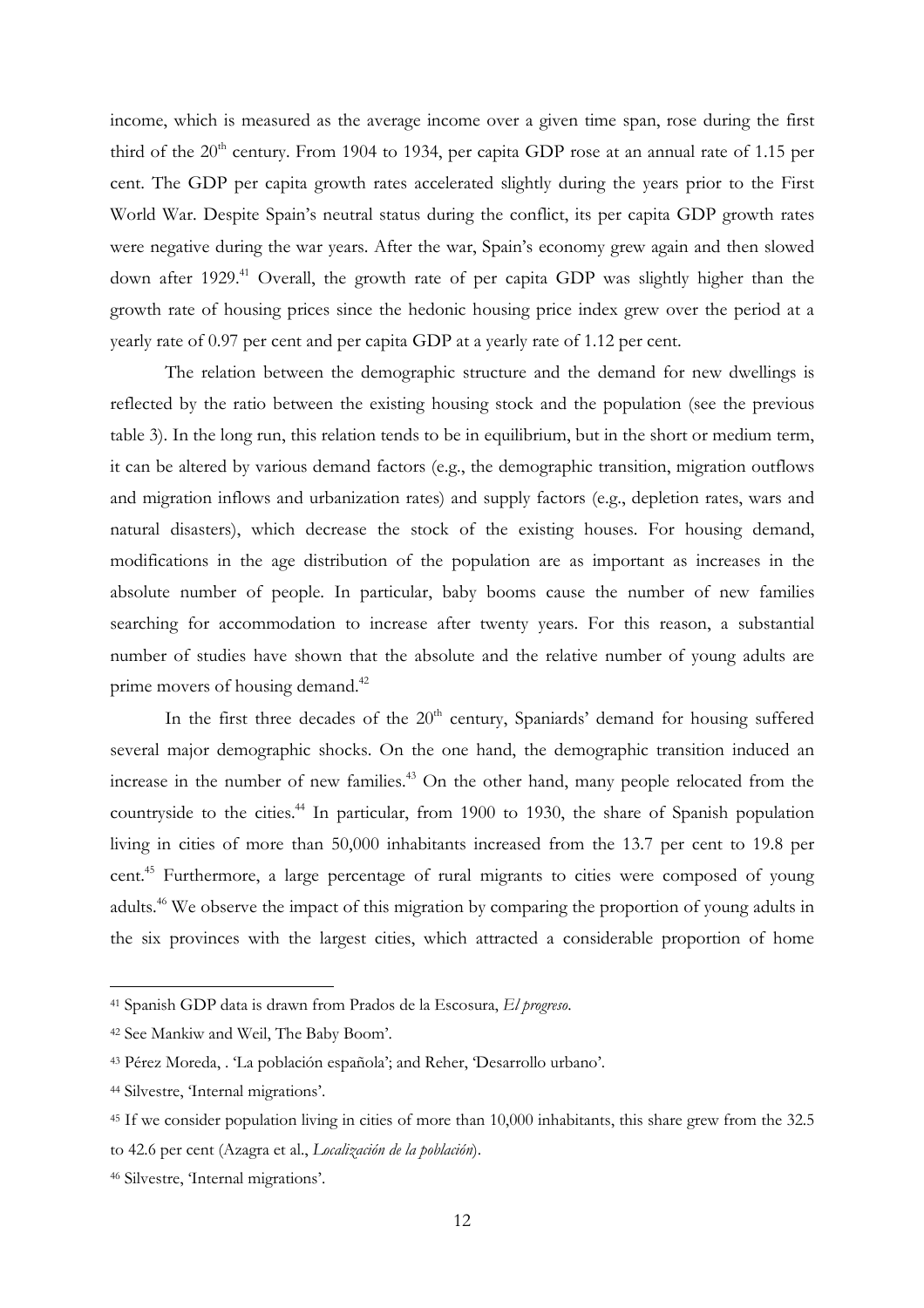migrants, with the proportions in the rest of Spain's provinces. From 1900 to 1920, the proportion of young adults i.e., those between 21 and 30 years old, in these six provinces remained close to 18 per cent and reached 19 per cent in 1930. However, in the rest of Spain, this proportion was lower. Although in absolute numbers, young adults (i.e., the population between 21 and 30 years) increased from approximately 3 million in 1900 to approximately 4 million in 1930, their share of the country's total population was quite stable. Specifically, in 1900, 16.16 per cent of Spain's inhabitants were young adults. In 1910, this proportion decreased to 14.84 per cent, increased to 15.47 per cent in 1920, and arrived at 16.80 per cent in 1930. This effects unexpectedly stable demographic structure was likely the consequence of external migration and the increase in life expectancy.<sup>47</sup>Of all the age groups, young adults participated more actively in international migration.<sup>48</sup>

#### **[FIGURE 4]**

 Finally, we review the evolution of housing credit. Unfortunately, information on the total amount of credit lent to the people who purchased houses from 1904 to 1934 is not readily available. Hence, we have to rely on the annual data regarding the total number of mortgages from the Registrars' Yearbooks. We must note that many mortgages were not issued to finance housing purchases because real estate was sometimes employed as collateral in exchange for consumer and corporate credit. Thus, our information may exaggerate the amount of credit lent for housing transactions. Nevertheless, to investigate the evolution of housing credit, we will consider two different indicators: the number of new mortgages and the ratio between the number of new mortgages and the number of housing transactions (see figure 4). Overall, the number of new mortgages grew from 1904 to 1934. By the end of the period, the number of mortgages had multiplied by 1.25, which implies an average annual growth rate was 0.75 per cent. However, the 1934 value was not the maximum for our period, which was obtained in 1930. If we consider this year to be the peak, then the number of new mortgages grew 1.6 times since 1904, which implies an annual growth rate of approximately 1.9 per cent. Our period also shows a pronounced cyclical component. The number of new mortgages decreased from 1904 to 1919, after which the number increased at faster rates until arriving at a peak in 1927. With the exception of the year 1930, the number decreased afterwards. The ratio between mortgages and

<sup>47</sup> The demographic data are drawn from Instituto Geográfico y Estadístico, *Censo de población,* 1900, 1910, 1920 and 1930.

<sup>48</sup> Sánchez-Alonso, 'Those Who Left'.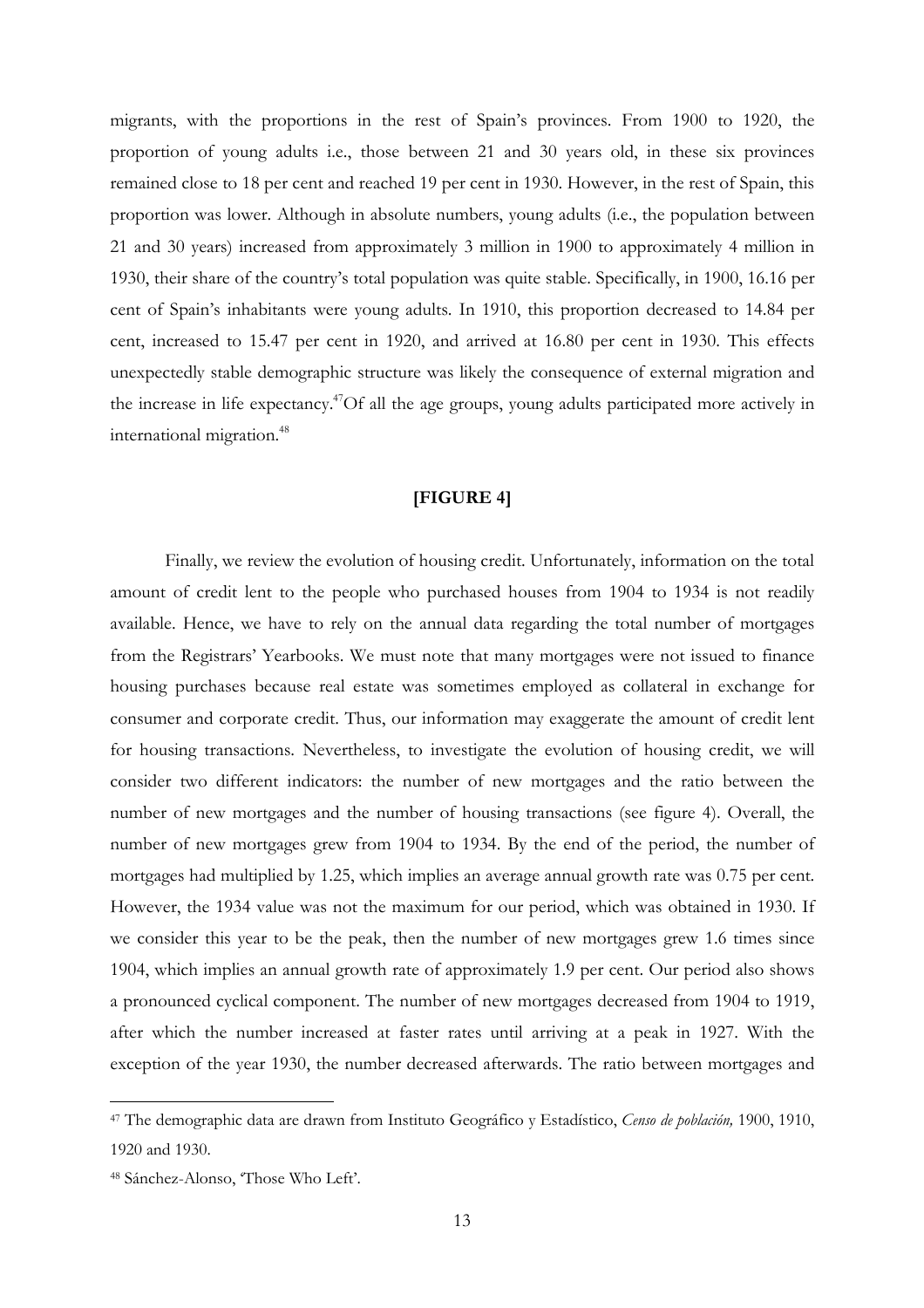housing transactions declined from 1908 to 1919, when the ratio attained its minimum value. Then the ratio experienced an intense boom that ended abruptly in 1927-29. In 1930, the ratio returned to its highest level, but in 1931, it began to decrease again. In any case, the ratio was higher at the end of the period than at the beginning. This finding indicates that the amount of mortgage financing increased overall throughout the period. In sum, both indicators show that credit for housing grew over the period, but that the amount of available credit also exhibited a strong cyclical component.

Now, we estimate equation (2) by utilizing panel-data econometrics because we do not have yearly information on the evolution of the housing stock per capita. Specifically, we have information for 49 provinces and 4 benchmarks (1904, 1911, 1921 and 1931). A major problem with this type of estimation is the presence of endogeneity among explanatory variables. For this reason, we use lagged explanatory variables in our estimations. Specifically, we compute weighted OLS estimates with robust standard errors (column 1) and GLS random-effects estimates with robust errors (column 2). $^{49}$ 

# **[TABLE 4]**

The variables habitually show the expected sign (i.e., positive in Y and CREDIT but negative in HOUSE), and the coefficients suggest that the elasticities were of reasonable size. According to the F-statistics, the simplest econometric estimation (column 1) is the most efficient.

In our preferred estimation (column 1), the income elasticity is 0.37. This elasticity is lower than the elasticities obtained by Capozza et al. ('Determinants of Real House Prices') for 62 metro areas in the US (0.45) from 1979 to 1995 and also lower than those obtained by Meese and Wallace ('House price dynamics') for a supply-constrained area like Paris (0.65 in 1986-92). This result strongly confirms our previous finding: Spanish markets work smoothly and housing supply adjusted reasonably well to the substantial demand shocks that happened during this period.

#### **[TABLE 5]**

 $\overline{a}$ 

<sup>49</sup> We also tested the fixed-effects GLS regressions, but an F-test of the significance of these factors does not allow them to be used at conventional confidence levels.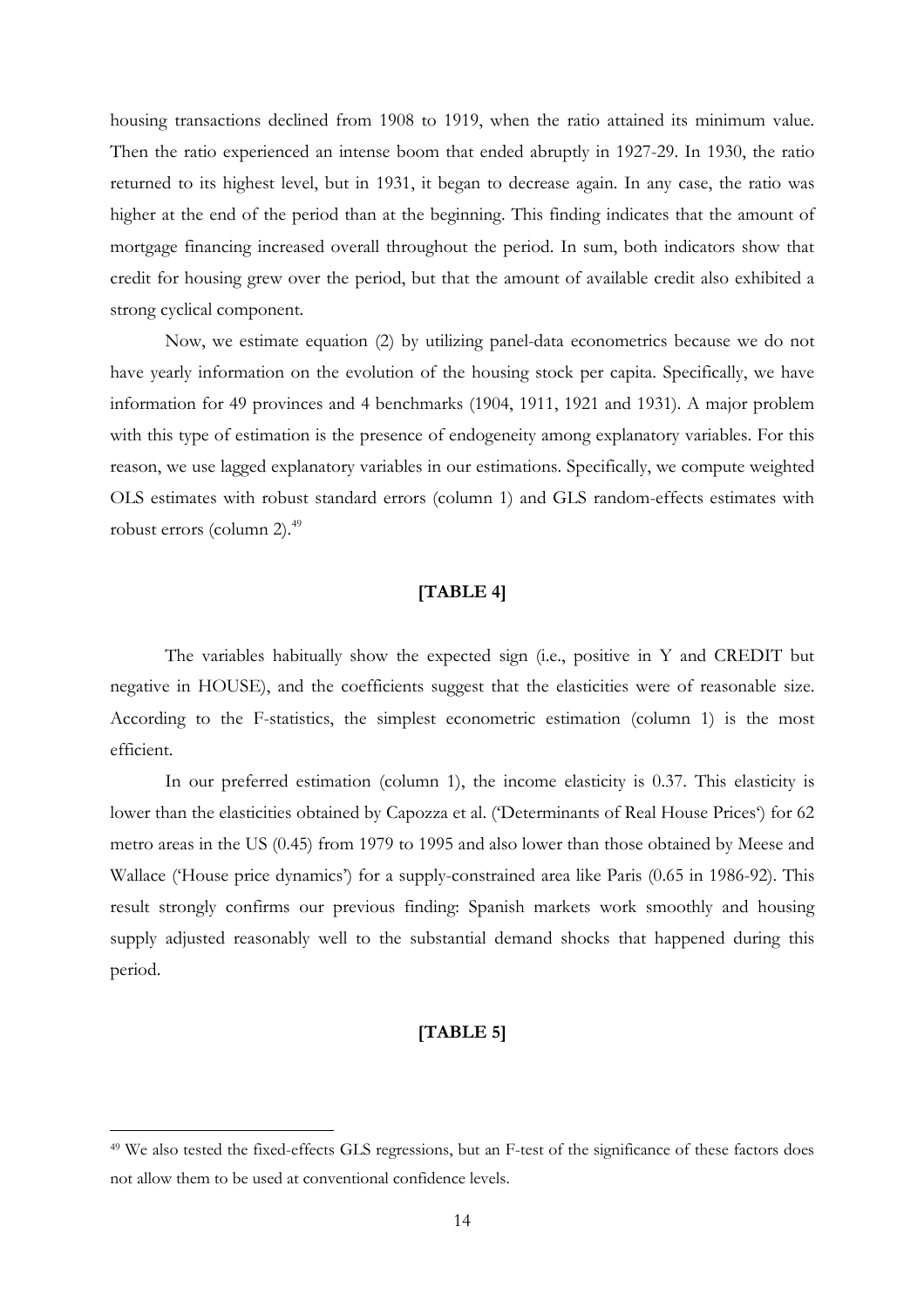Table 5 presents estimates of the substantive significance of the variables considered in our econometric estimations. As we mentioned above, the income variable is the most important explanatory variable while the variable house / population reduces final prices. Finally, the relatively important contribution of the credit variable (which is larger than those of the house / population variable) is also worth nothing. Given these results, it is plausible that any rapid expansion of mortgage lending could feed a substantial rise of housing prices.

#### **IV**

After reviewing the evidence on housing prices, rents and demand, we turn to housing supply. According to the evidence presented in the previous sections, it seems that housing supply rose enough during the period to avoid sharp increases in housing prices. In accordance with this, previous quantitative research has shown that the supply of new houses rose significantly during the studied period.<sup>50</sup> The basic available data on housing supply, income per capita and the stock of dwellings is presented in the figure 5.

### **[FIGURE 5]**

Housing supply experienced considerable cyclical deviations from the prevailing long-run trend during the period considered here.<sup>51</sup> We can easily observe four pronounced cycles within these thirty years. Specifically, housing supply grew until the First World War, decreased during the war years, and experienced an intense boom that began in 1918 and abruptly ended in 1929- 30. Then from 1930 to 1934, the construction of new houses returned to their initial low levels.<sup>52</sup> Note that from 1930 to 1931, the production of new houses plummeted by an enormous 44 per cent! Interestingly, Spain shared the same building boom experienced by the United States,

<sup>50</sup> See, Tafunell, 'Urbanización y vivienda'; and Prados de la Escosura, *El progreso*. The few studies available on construction licenses for new houses have also underlined the rapid increase in the number of new houses constructed during the period. See, Fernández Clemente and Forcadell, 'Crecimiento económico' on Zaragoza; Gómez Mendoza, 'La industria' on Madrid; Sorribes 'La transición urbana' on Valencia; and Tafunell, 'La construcción' on Barcelona.

<sup>51</sup> The same has occurred throughout the history of OECD countries (Ball and Wood, 'Housing Investment').

<sup>52</sup> Growth rates were 1.4 per cent per year from 1904 to 1914, 9.2 per cent per year from 1914 to 1918, 7.7 per cent per year from 1919 to 1930 and 16.2 per cent per year from 1930 to 1934.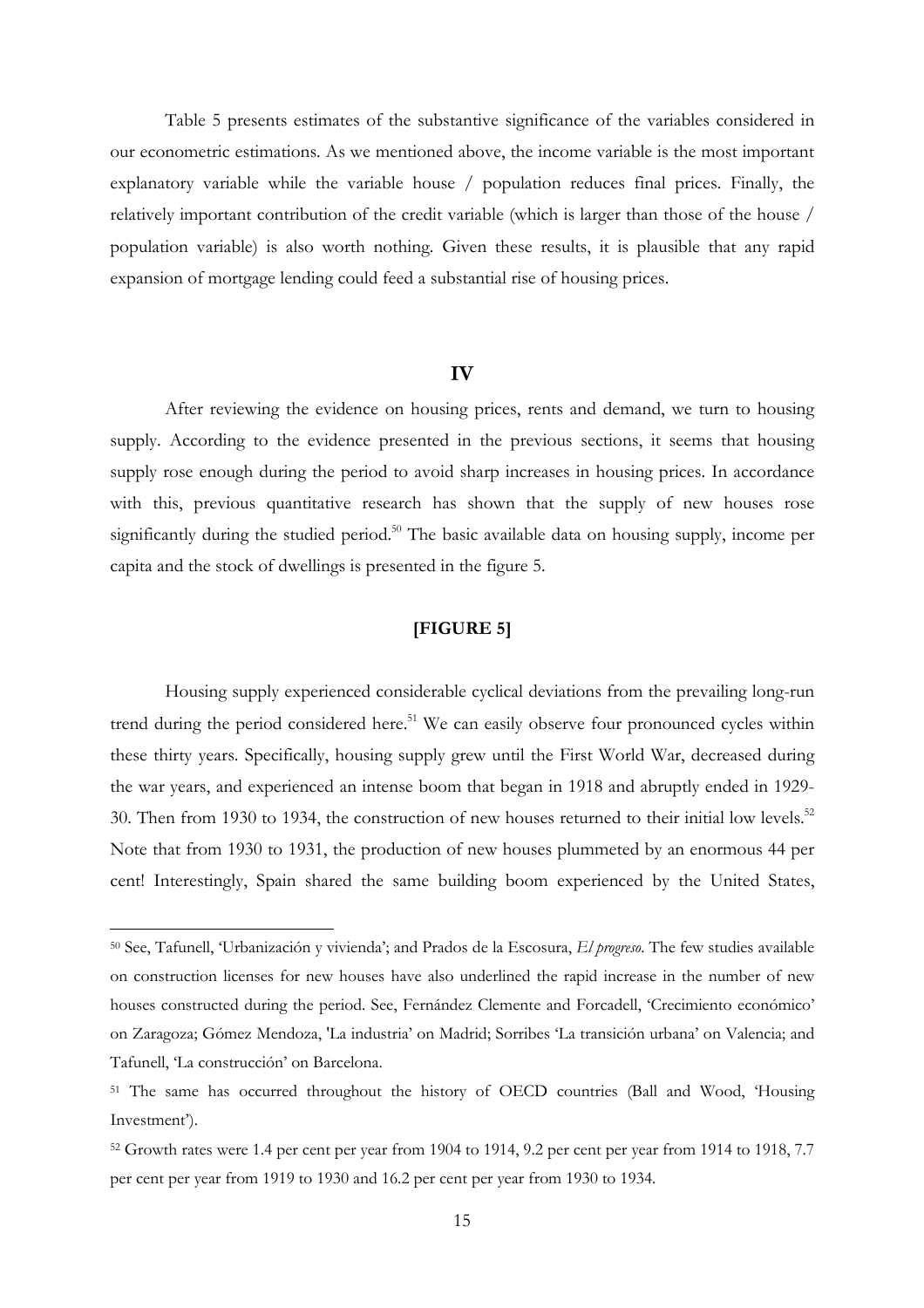Canada, Germany and Finland during the 1920s.<sup>53</sup> Each of these countries also experienced a halt in construction due to the Great Depression.

Figure 6 offers additional insights on how housing supply responded to the demand for new houses. The construction of new homes seems to adjust after a certain delay to changes in permanent income. In particular, permanent income grew faster than housing supply from 1914 to 1923, whereas the opposite occurred during the following six years (i.e., from 1924 to 1930).<sup>54</sup>

However, the stock of houses is not only composed by the new houses but also by those constructed in previous years. For this reason, if one considers the entire period (i.e., from 1904 to 1934), the total housing stock grew much faster than GDP per capita (i.e., 2.36 per cent versus 1.15 per cent)<sup>55</sup> and housing crises are much difficult to observe. Note that this result is in line with our previous evidence on the stability of housing prices and rents, and the low elasticity of housing prices respect to changes in permanent income.

Why was housing supply so elastic in Spain during the urban transition? A substantial literature<sup>56</sup> points the importance of the availability of land in housing supply because cities mainly expand in the long run by increasing the amount of land that can be used in new housing developments.<sup>57</sup> In this sense, many empirical analyses for contemporary cities conclude that geography and regulation (zoning) constrain the availability of land for new houses.<sup>58</sup> Surprisingly, contemporary literature on housing tends to downplay the importance of public infrastructure on housing supply.<sup>59</sup> In our view, however, geographic (spatial) constraints on urban growth are not

<sup>53</sup> Ball and Wood, 'Housing Investment'.

<sup>54</sup> This is a universal feature of housing markets given that builders cannot adjust instantly housing supply to expansions and contractions of housing demand. See, for example, Rosenthal, 'Residential Buildings'.

<sup>55</sup> These numbers imply an elasticity of housing supply with respect of personal income of about two: that is, housing supply was very elastic in Spain during the period considered here.

<sup>56</sup> See, for example, Leunig and Overman, 'Spatial patterns'.

<sup>57</sup> Obviously, cities and villages can also expand by maintaining the constructed area while increasing the urban density. We can obtain indirect evidence regarding this process by examining the evolution of the number of floors per building. In Spain, this ratio increased from 1.65 in 1900 to 1.72 in 1930 (a mere 4 per cent). That is, increases in urban density appear to have played a secondary role in the expansion of the Spanish housing market.

<sup>58</sup> See, for example, Haugwouth et al., The Supply Side'; Glaeser et al., 'Urban growth'; Glaeser and Ward, 'Land use regulation'; Paciorek, 'Supply Constraints'; and Saiz, 'The geographic determinants'.

<sup>59</sup> A notable exception is the article of Leunig and Overman, 'Spatial patterns' and the classical study of Ingram, "Patterns of metropolitan Development". Also, Baum-Snow ('Did Highways') has showed how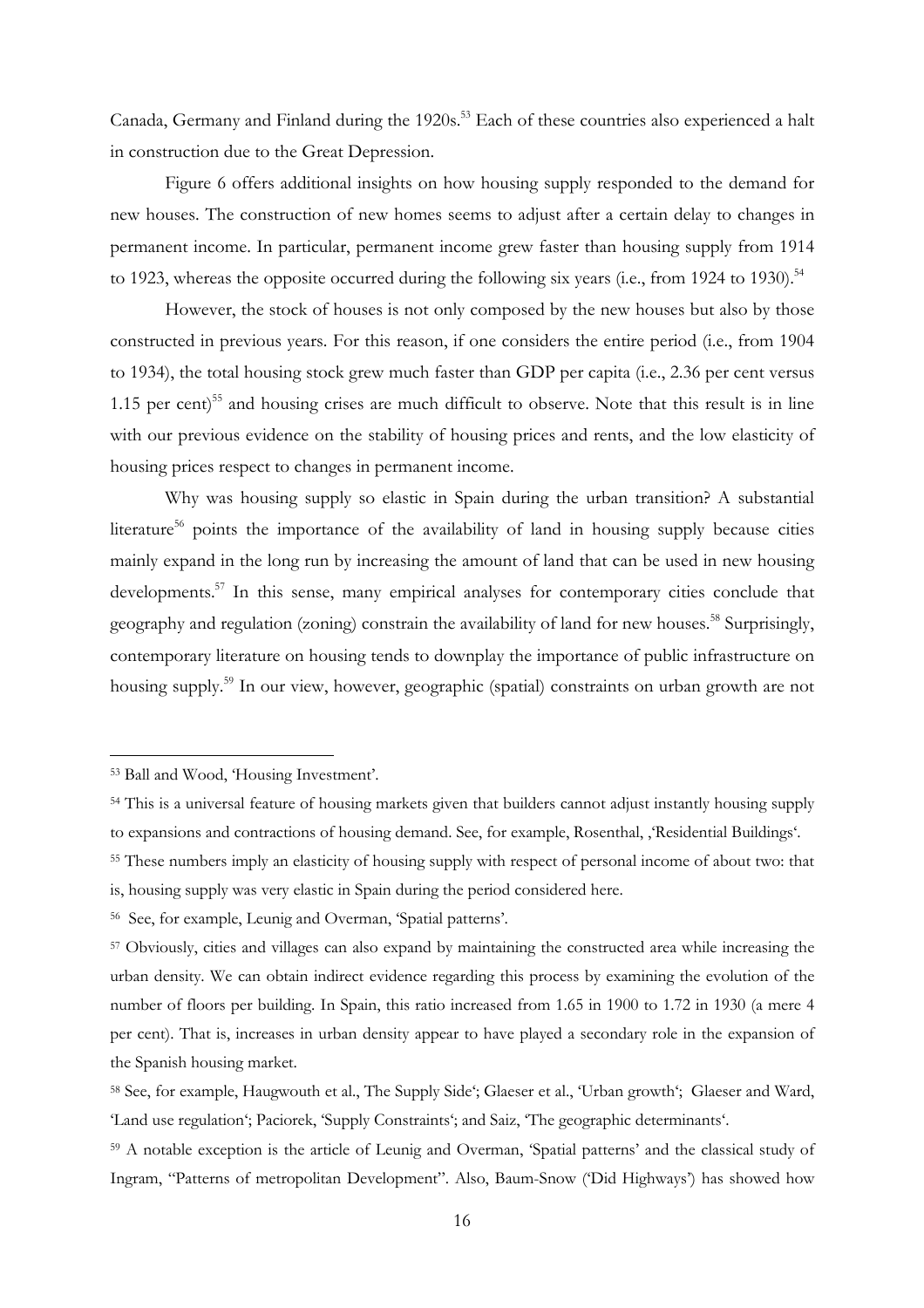independent from the development of urban infrastructures, particularly transport infrastructures.

The tyranny of geography was very important in the densely populated pre-industrial towns and cities. Workers worked close to their homes and walked to their jobs. This resulted in high population densities and the subsequent health problems. This also put a limited to the size of the efficient city and increased housing prices. When industrialization arrived, the situation became worse since workers still walked to the factories and factories were bigger and more pollutant than pre-industrial workshops. The only solution of this problem was the creation of systems of mass transport that allowed workers to live far from their job and facilitated the spatial expansion of cities.<sup>60</sup> To be efficient, urban expansion should be accompanied of the development of the necessary public infrastructures.<sup>61</sup> These infrastructure investments not only included urban transport but also sanitation, streets, secondary roads, water, electricity and communications. Few households directly provide their own infrastructure for housing and, then, public sector or larger firms were tasked with this kind of development, which also benefited from substantial economies of scale.<sup>62</sup>

### **[FIGURE 6]**

Spain's investment in infrastructure rose significantly over the studied period at an average of more than 3 per cent per year. Figure 6 shows that these investments grew at a faster rate than the housing supply. However, not all types of investments grew at the same rate. Interestingly, during the first few decades of the  $20<sup>th</sup>$  century, the types of investment that grew fastest were related to housing development. For example, investment in urban transport grew at 5.2 per cent per year from 1890 to 1930 $<sup>63</sup>$  and investment in water infrastructures and sanitation</sup> grew at 6.17 per cent per year, whereas railway investment experienced negative growth rates.<sup>64</sup> In

<sup>62</sup> Malpezzi, 'Economic Analysis'.

public highways changed the spatial structure of US cities and favoured suburbanization. The importance of infrastructure investment is also discussed in Offer, *Property and Politics,* Ch.15 and 17.

<sup>60</sup> Divall and Bond, *Suburbanizing the Masses*; and; and McKay, *Tramways and Trolleybus.*

<sup>61</sup> Brown, 'Reforming the urban environment'; Easterlin, 'How beneficient is the market?'; Ferrie and Troesken, 'Water and Chicago's mortality transition';Offer, *Property and Politics*.

<sup>63</sup> On the developments of urban transport in Spain see Martínez, 'Energy Innovation and Transport' and Martínez and Mirás, 'The Second Industrial Revolution'.

<sup>64</sup> Herranz, *Dotación de infraestructuras*, p. 93.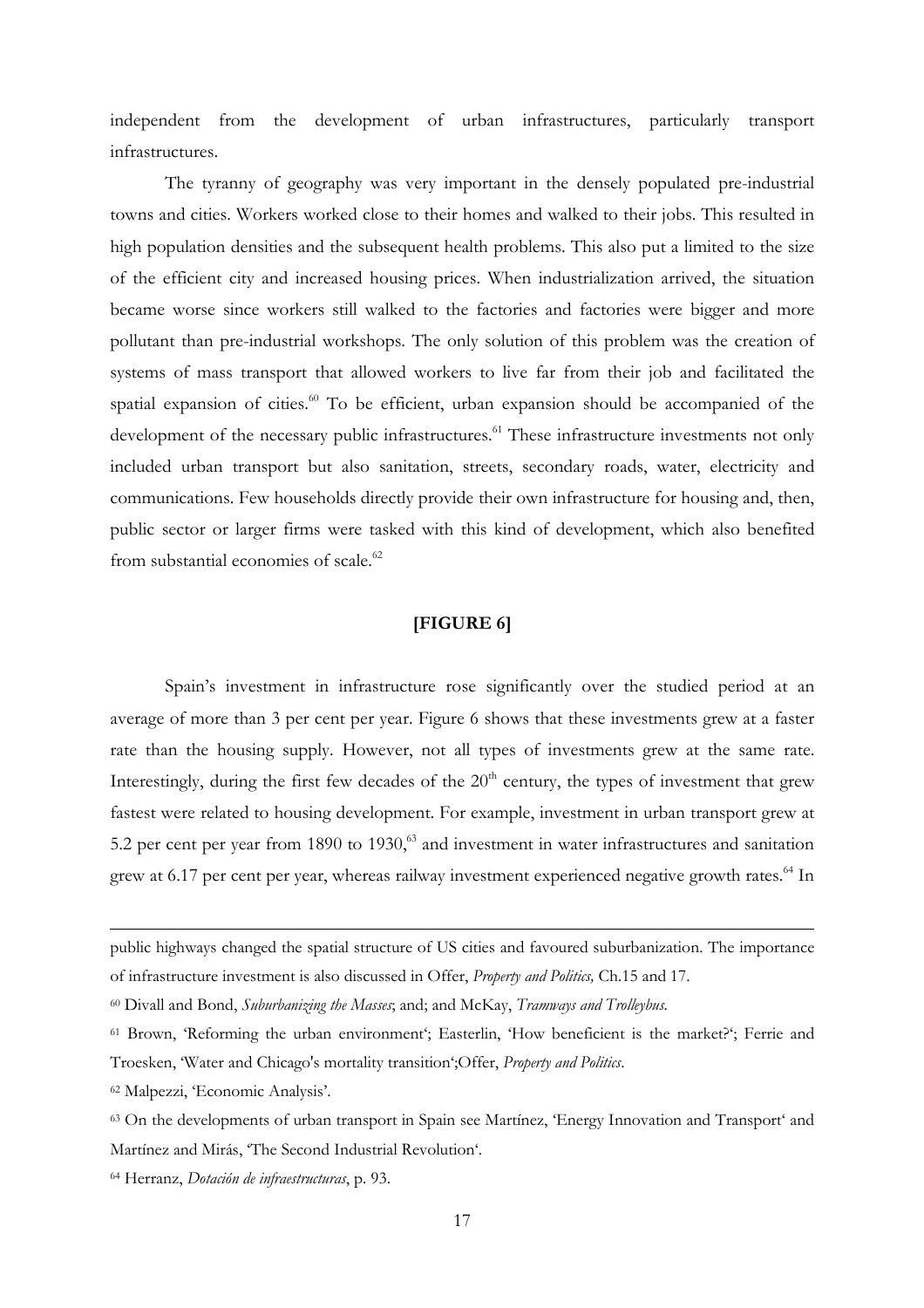sum, this rapid increase in infrastructure investment likely facilitated the expansion of cities and the amount of land available for urban development, which may have restricted the increase in housing prices.

Despite all the developments in public infrastructure, expansion of cities could not have been possible with a restrictive regulatory framework that blocked the construction of new houses. However, there are no reasons to think that Spanish regulatory policy impeded the free operation of the housing markets and the continuous expansion of land available for new houses.<sup>65</sup> The main role of the Spanish government in housing markets during the period under study was to enforce property rights while its participation as housing developer was very limited and circumstantial. The Liberal reforms in the first half of the 19<sup>th</sup> century created an institutional framework that eliminated restrictions on real estate sales and established freedom of contract. On the one hand, ownership laws created a dual market of owners and renters, the latter of whom comprised the majority of the Spanish population. On the other hand, the regulation of land for urban development did not restrict the continuous increase in the amount of land available for new dwellings. During the second half of the  $19<sup>th</sup>$  century, a series of laws created development plans for major Spanish cities. The plans' successful reforms forced the developers and builders to pay for the construction of streets and other urban infrastructure in exchange for tax exemptions.<sup>66</sup> However, the acceleration of urban growth in Spanish cities during the turn of the century rendered the new expansion plans obsolete and the available land for new construction scarce.<sup>67</sup> The developers and constructors tried to bypass this restriction by increasing the cities' density (e.g., by increasing the number of floors or constructing in the space between houses) or by expanding accommodation to the suburbs, an area that was not regulated by urbanization plans. Spanish law allowed owners to build houses on their land without asking the government for permission and without size restrictions in areas outside of the plan's jurisdiction.<sup>68</sup>

<sup>&</sup>lt;sup>65</sup> See, Carmona et al. 'Spanish Housing Markets' for a more detailed account of the institutional structure of Spanish housing markets during the period.

<sup>66</sup> Bassols, *Derecho urbanístico*.

<sup>67</sup> For example, in 1900, Madrid doubled the urbanized surface area and practically exhausted the land available for new houses.

<sup>68</sup> Nuñez Granés, *El problema de la urbanización*, p. 12.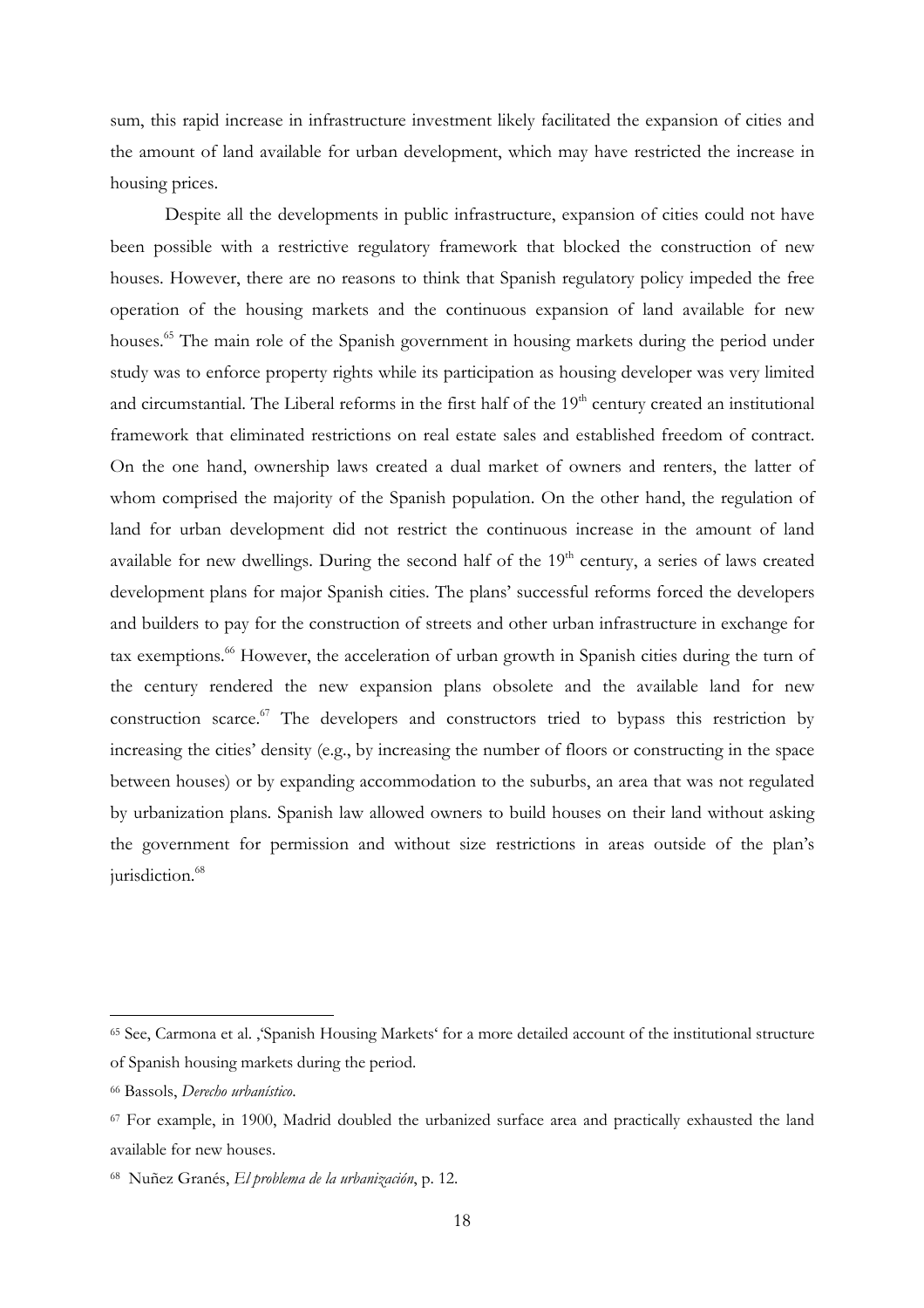Our aim in this paper was to analyse housing affordability in Spain during the urban transition. In other words, we studied how the housing markets responded to the dramatic increase in demand for accommodation that followed the massive migration from countryside to cities. This increased demand is an important challenge for any country's economy. The economic costs of any failure in the housing markets could have been enormous and, thus, severely harmful to Spain's prospects for economic growth. Inefficiencies in the housing markets can generate not only an inelastic supply of new dwellings but also insufficient market transactions with respect to housing demand and any future run-up of housing prices, which can develop into asset bubbles. Such problems in the housing markets can easily affect the rest of the economy through three main channels. First, the failures in housing markets could generate broad health problems and reduce workers' living standards.<sup>69</sup> Second, the scarcity of housing, the low liquidity of housing assets and/or their excessive price can delay structural change by imposing severe restrictions on labour migration.<sup>70</sup> Third, if housing transactions absorb too much capital because of overvalued house prices, then the growing demand for capital from the housing market can generate a 'crowding-out effect' that leads to increasing overall interest rates and absorbed savings (i.e., expanding foreign debt), which may reduce the economy's stock of productive capital.<sup>71</sup> In the historical episode examined in this study, because housing represented a large share of Spain's total capital investments,<sup> $72$ </sup> this negative effect could have been amplified such that Spain's GDP growth rates would have been dramatically affected. However, we showed that this negative scenario did not occur in Spain, where a prompt supply response to major demand shifts occurred during the first three decades of the 20<sup>th</sup> century.

The evidence supporting this strong assertion is remarkable. First, housing rents for working families were affordable and remained affordable during the 1920s, when the major movements of population from countryside to cities took place. Second, we showed that real housing prices, particularly hedonically adjusted prices, did not grow over the time period

<sup>69</sup> This topic is beyond the scope of this paper but the available evidence supports the view that living conditions and urban disaminities decreased in Spain during this period. For example, Reher ('Urban penalty') shows that the urban penalty decreased significantly during the period and that life expectancy increased. Similarly, Gómez Redondo (*La mortalidad infantil*) found that infant mortality rates decreased during the period and that rural advantage in infant mortality over cities disappeared.

<sup>70</sup> Muellbauer and Murphy, 'Housing markets'.

<sup>71</sup> Weale, 'House Price Worries'.

<sup>72</sup> Prados de la Escosura and Rosés, 'Long-run Estimates'.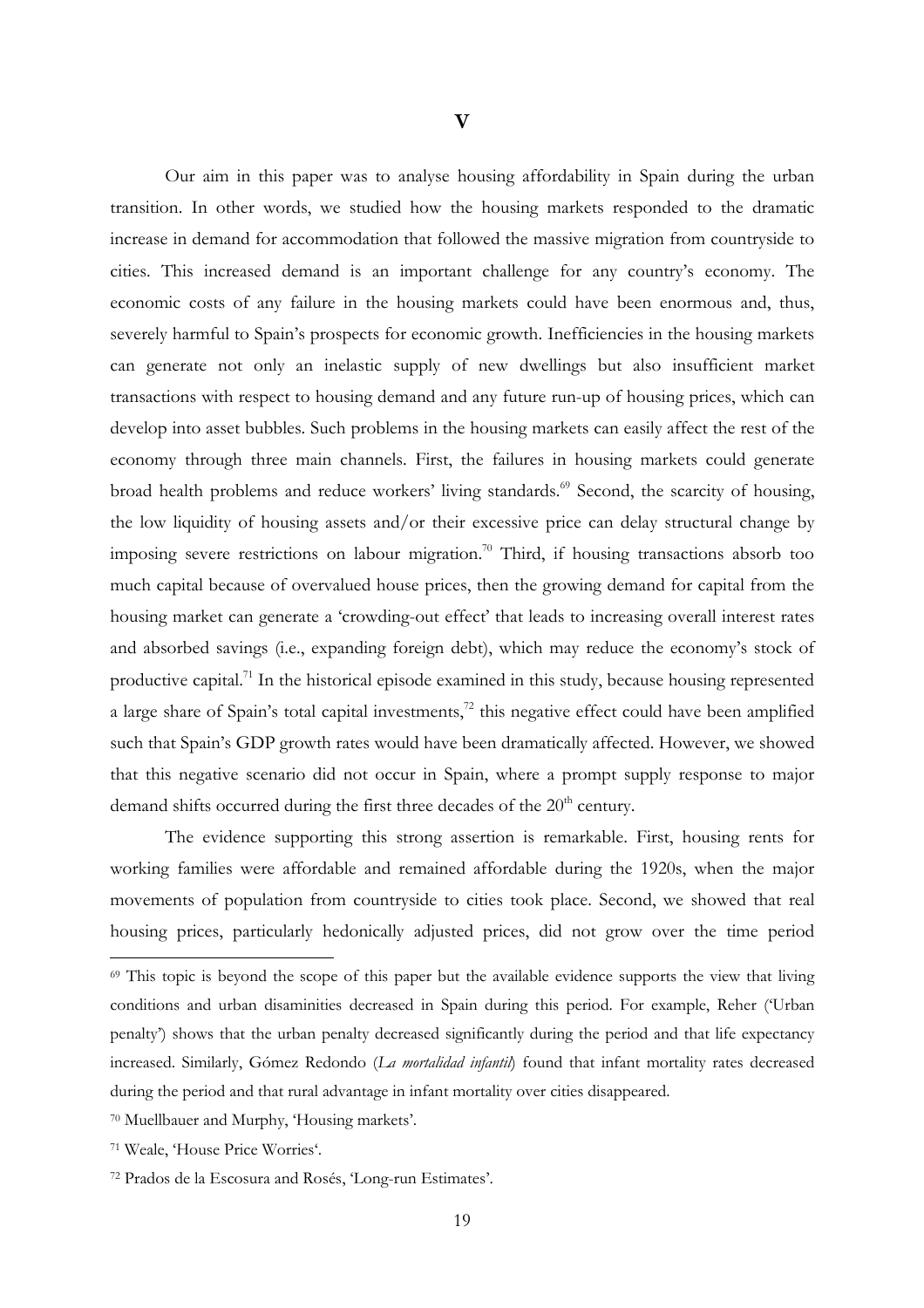considered in this article. Third, our econometrically estimated, long-run income elasticity of demand is similar to the demand prevalent in the less supply-restricted areas. Finally, over the entire period, the housing stock grew much faster than the principal source of housing demand, GDP per capita.

 Why were Spanish housing markets not constrained by their supply? We speculate that the increase in the availability of land for new homes, which was induced by rapid infrastructure investments and the flexible and efficient institutions governing the housing markets, lie behind this expansion of the housing supply.

Why the urban transition was so different between Spain and Britain? Our impression is that Spain, following the seminal ideas of Alexander Gerschenkron (*Economic Backwardness*) about economic development, got some advantages of being a relatively backward country. Mainly, the urban transition arrived later in Spain and the country could employ new urban "technologies" like trams or sanitation. Trams, and other forms of urban transport, increased the space available for homes. Industrial workers no longer lived closed to factories but could move daily from relatively longer distances.

Several topics related to the Spanish housing markets during the urban transition merit further investigation. First, we can obtain further evidence of the efficiency of Spanish housing markets by studying the market's regional dimension. We can also test whether housing markets were regionally integrated and whether upturns and downturns were transmitted regionally. Additionally, we can test for the presence of bubbles in housing prices. The evidence presented above indicates that, if bubbles existed in Spain, then they were regional in nature and not nationwide, such as the bubble experienced in Spain during the last few years. Finally, we showed that credit availability (i.e., the mortgage market) played a relevant role in forming housing prices and that the relative number of mortgages grew over the period. Nevertheless, we still know little about the Spanish mortgage markets and the integration of regional markets for credit. Future researchers may consider investigating the supply/demand of credit, the implication of banks and private lenders, and the role played by banking and mortgage regulations.

#### **Footnote References**

- Azagra Ros, J., Chorén Rodríguez, P., Goerlich Gisbert, F.J., and Mas Ivars, M., *La localización de la población española sobre el territorio: un siglo de cambios: un estudio basado en series homogéneas, 1900-2001* (Bilbao, 2006).
- Ball, M., and Wood, A., 'Housing investment: long run international trends and volatility,' *Housing Studies* 14 (1999), pp. 185-209.
- Bassols Coma, M., *Génesis y evolución del derecho urbanístico español, 1812-1956* (Madrid, 1973).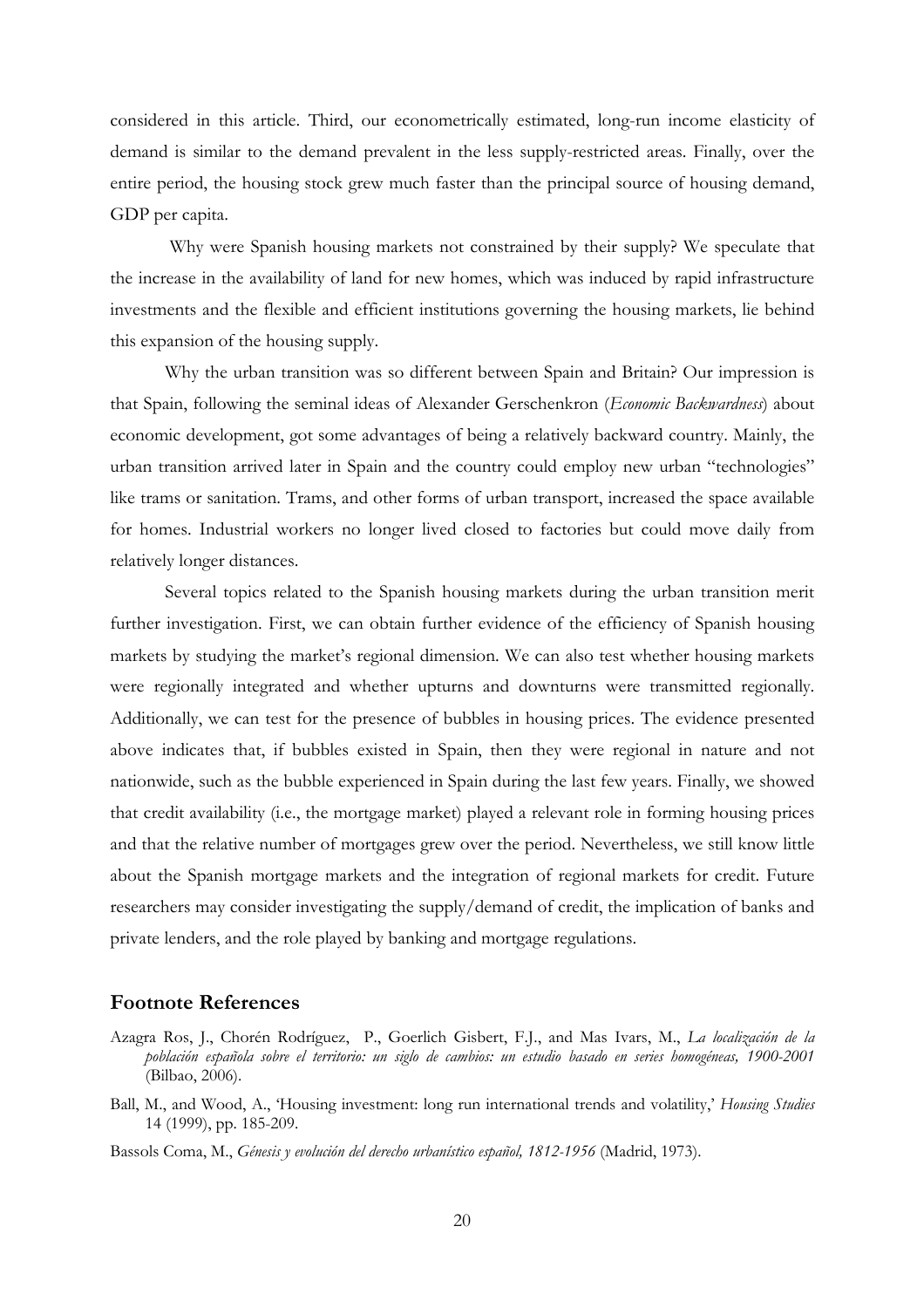- Baum-Snow, N., 'Did Highways Cause Suburbanization?,' *Quarterly Journal of Economics* 122 (2007), pp. 775- 805.
- Broadberry, S., and Burhop, C., 'Real wages and labor productivity in Britain and Germany, 1871–1938: a unified approach to the international comparison of living standards,' *Journal of Economic History* 70 (2010), pp. 400-427.
- Brown, J.C., 'Reforming the urban environment: sanitation, housing, and government intervention in Germany, 1870–1910,' *Journal of Economic History* 49 (1989), pp. 450–472.
- Capozza, D.R., Hendershott, P.H., Mack, C., and Mayer, C.J., 'Determinants of Real House Price Dynamics,' NBER Working Paper Series 9262 (2002).
- Carmona Pidal, J. and Rosés, J.R., 'Land markets and agrarian backwardness (Spain, 1900-1936),' *European Review of Economic History* 16 (2012), pp. 74-96
- Carmona Pidal, J., Lampe, M., and Rosés, J.R., 'Spanish Housing Markets, 1904-1934: New Evidence,' *Revista de Historia Económica* 32 (2014), pp. 119-150.
- Case, B., Pollakowski, H.O., and Wachter, S., 'On choosing among house price index methodologies,' *Journal of the American Real Estate and Urban Economic Association* 19 (1991), pp. 286–307.
- Case, K.E., and Shiller, R.J., 'Is There a Bubble in the Housing Market?.' *Brookings Papers on Economic Activity* 34, no. 2 (2003): 299-362.
- Clark, T.E., 'Rents and prices of housing across areas of the United States: A cross-section examination of the present value model,' *Regional Science and Urban Economics* 25 (1995), pp. 237-47.
- Daunton, M.J., *House and Home in the Victorian City: Working-Class Housing 1850-1914* (1983).
- Diewert, E.W., 'The Paris OECD-IMF workshop on Real Estate Price Indexes: Conclusions and Future Directions,' in E.W. Diewert, B.M. Balk, D.Fixler, K.J. Fox, and A.O. Nakamura, eds., *Price and Productivity Measurement. Housing 1* (Tradfford, 2006), 87-116.
- DiPasquale, D., and Wheaton, W.C., 'The Markets for Real Estate Assets and Space: A Conceptual Framework,' *Real Estate Economics* 20 (1992), pp. 181-98.
- Divall, C. and Bond, W., eds., *Suburbanizing the Masses: Public Transport and Urban Development in Historical Perspective* (Ashgate, 2003).
- Dougherty, A., and Van Order, R., 'Inflation, Housing Costs and the Consumer Price Index,' *American Economic Review* 72 (1982), pp. 154-64.
- Easterlin, R.A., 'How beneficent is the market? A look at the modern history of mortality,' *European Review of Economic History* 3 (1999), pp. 257-294.
- Easterlin, R.A., 'The Worldwide Standard of Living since 1800,' *Journal of Economic Perspectives* 14 (2000), pp. 7-26.
- Fernández Clemente, E. and Forcadell, C., 'Crecimiento económico, diversificación social y expansión urbana en Zaragoza, 1900-1930,' in J.L. García Delgado, ed., *Las ciudades en la modernización de España. Los decenios interseculares* (Madrid, 1992), pp. 433-60.
- Ferrie, J.P., and Troesken, W, 'Water and Chicago's mortality transition, 1850–1925,' *Explorations in Economic History* 45 (2008), pp. 1–16.
- Fitzpatrick, T., and McQuinn, K., 'House Prices and Mortgage Credit: Empirical Evidence for Ireland,' *Manchester School* 75 (2007), pp. 82-103.
- Gallin, J., The Long-Run Relationship Between House Prices and Rents,' *Real Estate Economics* 36 (2008), pp. 635–658.
- Gerschenkron, A., *Economic backwardness in historical perspective, a book of essays* (Cambridge, Ma., 1962).
- Glaeser, E.L., Gyourko, J., and Saks, R.E., 'Urban growth and housing supply,' *Journal of Economic Geography* 6 (2006), pp. 71-89.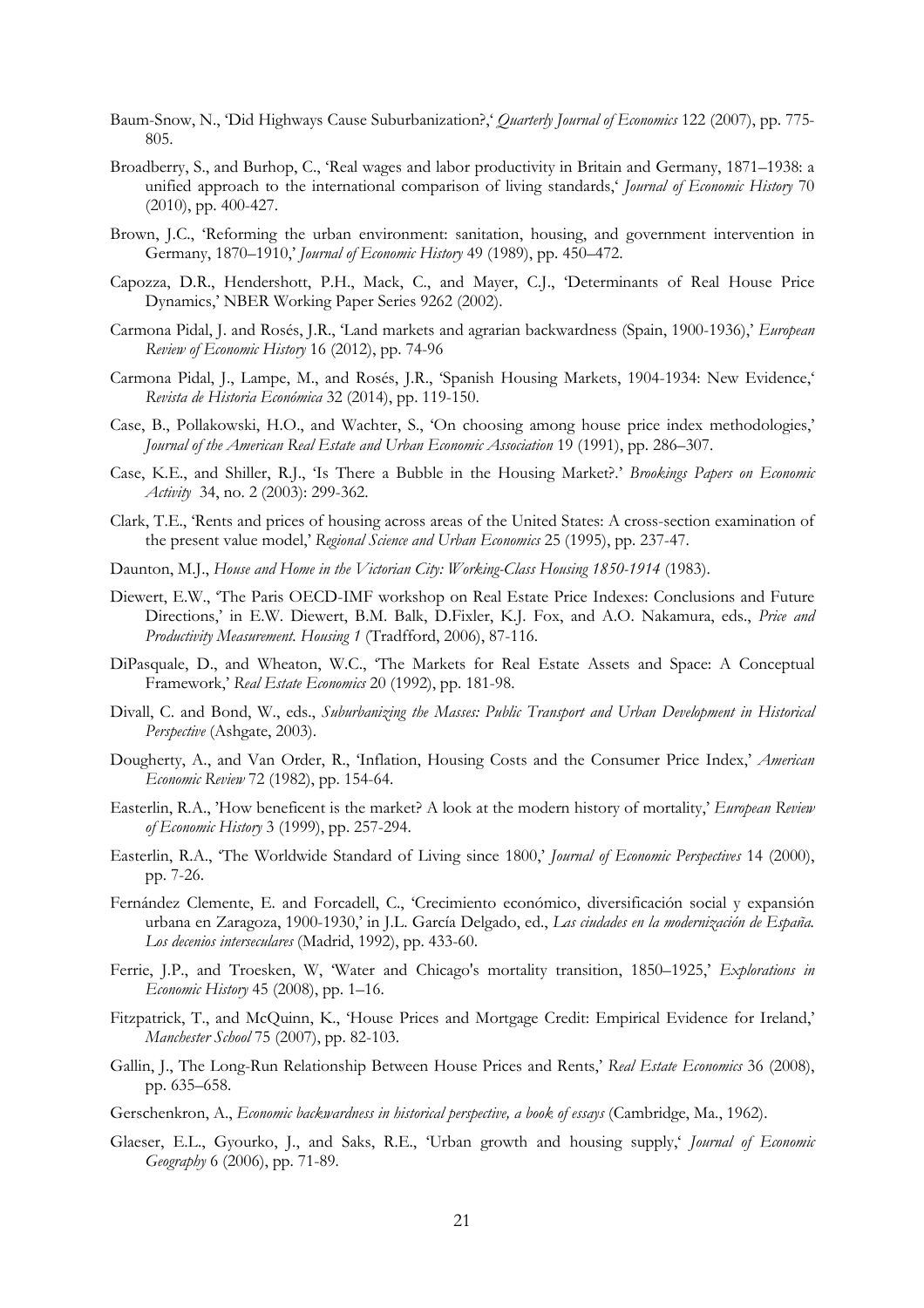- Glaeser, E.L., and Ward, B.A., The causes and consequences of land use regulation: Evidence from Greater Boston,' *Journal of Urban Economics* 65 (2009), pp. 265-278.
- Gómez Mendoza, A. 'La industria de la construcción residencial: Madrid, 1820-1935,' *Moneda y Crédito* 177(1986), pp. 53-81.
- Gómez Redondo, R., *La mortalidad infantil española en el siglo XX* (Madrid, 1992).
- Haughwout, A., Peach, R.W., Sporn, J., and Tracy, J., 'The Supply Side of the Housing Boom and Bust of the 2000s,' in E.L. Glaeser and T.Sinai, eds., *Housing and the Financial Crisis* (Chicago, 2013), pp. 69 – 104.
- Harter-Dreiman, M., 'Drawing inferences about housing supply elasticity from house price responses to income shocks,' *Journal of Urban Economics* 55 (2004), pp. 316-37.
- Herranz, M., *La dotación de infraestructuras en España, 1844-1935* (Madrid, 2004).
- Holly, S., and Jones, N., 'House prices since the 1940s: Cointegration, demography and asymmetries,' *Economic Modelling* 14 (1997), pp. 549-65.
- Hwang, M., and Quigley, J.M., 'Economic Fundamentals in Local Housing Markets: Evidence from U.S. Metropolitan Regions,' *Journal of Regional Science* 46 (2006), pp. 425-53.
- Ingram, G.K., 'Patterns of metropolitan development: what have we learned?,' *Urban studies* 35 (1998), pp. 1019-1035.
- Knodel, J., 'Family Limitation and the Fertility Transition: Evidence from the Age Patterns of Fertility in Europe and Asia,' *Population Studies* 31 (1977), pp. 219-249.
- Leunig, T., and Overman, H., 'Spatial Patterns of Development and the British Housing Market,' *Oxford Review of Economic Policy* 24, (2008), pp. 59-78.
- Malpezzi, S., 'Economic Analysis of Housing Markets in Developing and Transition Economies,' in edited P. C. Cheshire and E. S. Mills, eds., *Handbook of Regional and Urban Economics* 3 (Amsterdam, 1999), pp. 1791-1864.
- Malpezzi, S., 'Global Perspectives on Housing Markets and Policy,' in E. Glaeser and A. Joshi-Ghani, eds., *Rethinking Cities: A Roadmap towards Better Urbanization for Development* (Washington, D.C., forthcoming).
- Mankiw, G.N., and Weil, D.N., 'The Baby Boom, the Baby Bust, and the Housing Market,' *Regional Science and Urban Economics* 19 (1989), pp. 235–58.
- Martín Aceña, P. and Pons, M.A., 'El Sistema financiero,' in A. Carreras and X. Tafunell, eds., *Estadísticas históricas de España: siglos XIX-XX* 2 (Madrid, 2005), pp. 645-706.
- Martínez, A., 'Energy Innovation and Transport: The Electrification of Trams in Spain, 1896–1935,' *Journal of Urban Technology* 19 (2012), pp. 3-24.
- Martínez, A. and Mirás, J., 'The Second Industrial Revolution and Urban Growth: The Impact of Transport in Spanish Cities,' *Journal of Urban History* 35 (2009), pp. 298-305,
- McKay, J. P., *Tramways and Trolleybus. The rise of urban transport in Europe* (Princeton, 1976).
- McQuinn, K., and O'Reilly, G., 'Assessing the role of income and interest rates in determining house prices,' *Economic Modelling* 25 (2008), pp. 377-90.
- Meese, R.A., and Wallace, N., 'House price dynamics and market fundamentals: the Parisian housing market,' *Urban Studies* 40 (2003), pp. 1027-45.
- Moretti, E., 'Local Labor Markets,' in O. Ashenfelter and D. Card, eds., *Handbook of Labor Economics* 4-5 (Amsterdam, 2011), pp. 1237-1313.
- Muellbauer, J., and Murphy, A., 'Housing markets and the economy: the assessment,' *Oxford Review of Economic Policy* 24 (2008), pp. 1-33.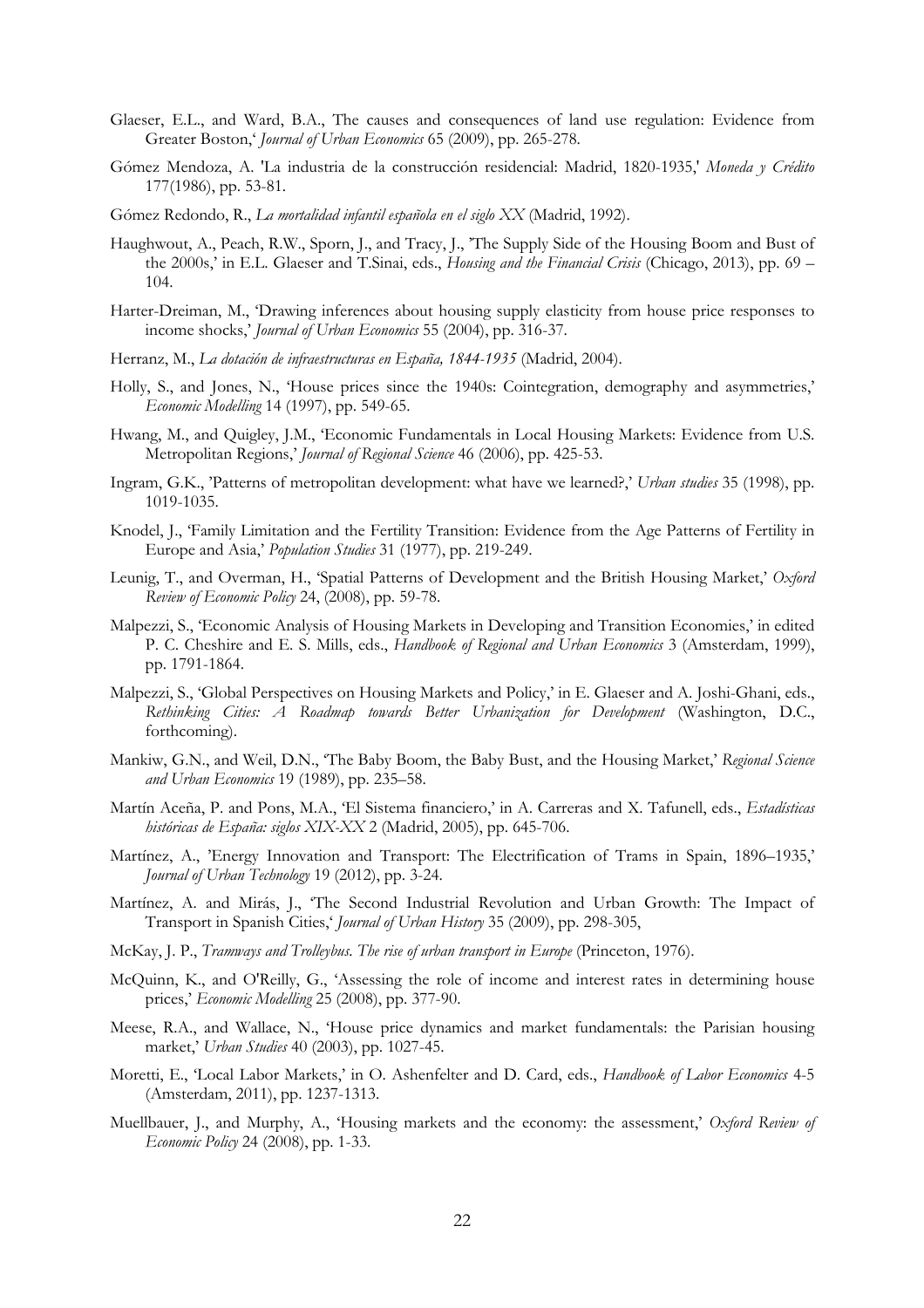- Nuñez Granés, P., *El problema de la urbanización del extrarradio de dicha Villa desde los puntos de vista técnico, económico, administrativo y legal* (Madrid, 1920).
- Offer, A., *Property and Politics 1870-1914: Landownership, Law, Ideology and Urban Development in England* (Cambridge, 1981).
- Paciorek, A., 'Supply constraints and housing market dynamics,' *Journal of Urban Economics* 77 (2013), pp. 11-26.
- Pérez Moreda, V., 'La población española en el siglo XIX y el primer tercio del XX (Limitaciones y cronología de la modernización demográfica en España),' in N. Sánchez-Albornoz, *La modernización económica de España 1830-1930* (Madrid, 1985), pp. 121-46.
- Prados de la Escosura, L., *El progreso de España, 1850-2000* (Madrid, 2003).
- Prados de la Escosura, L., and Rosés, J.R., 'The Sources of Long-run Growth in Spain 1850-2000,' *Journal of Economic History* 69 (2009), pp. 1063-91.
- Prados de la Escosura, L., and Rosés, J.R., 'Long-run Estimates of Physical Capital in Spain, 1850-2000,' *Research in Economic History* 27 (2010), pp. 141–200.
- Reher, D.S., 'Desarrollo urbano y evolución de la población: españa 1787-1930,' *Revista de Historia Económica* 4 (1986), pp. 39-66.
- Reher, D.S., 'In search of the 'urban penalty': exploring urban and rural mortality patterns in Spain during the demographic transition,' *International Journal of Population Geography* 7 (2001), pp. 1099-1220.
- Reher, D.S., The Demographic Transition Revisited as a Global Process,' *Population, Space and Place* 10 (2004), pp. 19-41.
- Rodger, R., *Housing in urban Britain 1780-1914* (Cambridge, 1995).
- Rosenthal, S. 'Residential Buildings and the Cost of Construction: New Evidence on the Efficiency of the Housing Market,' *Review of Economics and Statistics* 81 (1999), pp. 288-302.
- Rosés, J.R., Martinez-Galarraga, J., and Tirado, D.A., 'The Upswing of Regional Income Inequality in Spain (1860-1930),' *Explorations in Economic History* 47 (2010), pp. 244-57.
- Rosés, J.R., and Sánchez-Alonso, B. 'Regional Wage Convergence in Spain 1850-1930,' *Explorations in Economic History* 41 (2004), pp. 404-25.
- Saiz, A., 'The geographic determinants of housing supply,' *Quarterly Journal of Economics* 125 (2010), pp. 1253-1296.
- Sánchez-Alonso, B., 'Those Who Left and Those Who Stayed Behind: Explaining Emigration from the Regions of Spain,' *Journal of Economic History* 60 (2000), pp. 730-55.
- Silvestre, J., 2005. 'Internal Migrations in Spain, 1877 1930,' *European Review of Economic History* 9 (2005), pp. 233-65.
- Sorribes Monrabal, J., 'La transición urbana: método y resultados. Valencia 1874-1931,' in J.L. García Delgado, ed., *Las ciudades en la modernización de España. Los decenios interseculares* (Madrid, 1992), pp. 197- 222.
- Tafunell, X., 'La construcción en Barcelona, 1860-1935: continuidad y cambio,' in J.L. García Delgado, ed., *Las ciudades en la modernización de España. Los decenios interseculares* (Madrid, 1992), pp. 3-20.
- Tafunell, X., 'Urbanización y vivienda,' in A. Carreras and X. Tafunell, eds., *Estadísticas históricas de España: siglo XIX-XX* 1 (Madrid, 2005), pp 455-99.
- Weale, M., 'Commentary: House Price Worries,' *National Institute Economic Review* 200 (2007), pp. 2–4.
- White, E.N., 'Lessons from the Great American Real Estate Boom and Bust of the 1920s,' NBER Chapters, in E.N. White, K. Snowden, and P. Fishback, eds., *Housing and Mortgage Markets in Historical Perspective* (Chicago, 2014), pp 115-58.
- Williamson, J.G., *Coping with City Growth during the British Industrial Revolution* (Cambridge 1990).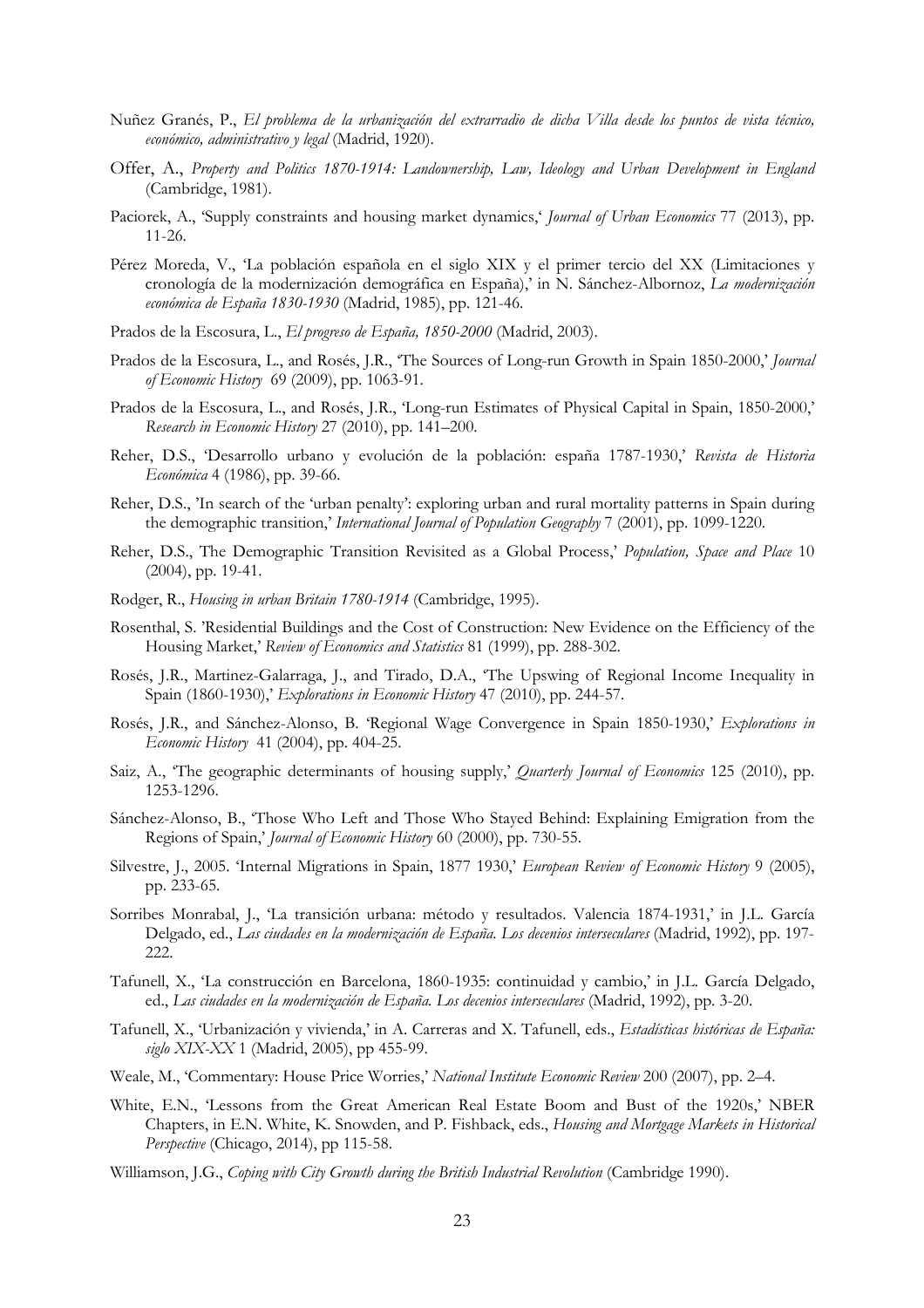- Williamson, J.G., 'Coping with City Growth', in R. Floud and D. McCloskey, eds., *The Economic History of Britain since 1700* 1: 1700-1870 (Cambridge, 1994), pp. 332-56.
- Williamson J.G., 'The Evolution of Global Labor Markets since 1830: Background Evidence and Hypotheses,' *Explorations in Economic History* 32 (1995), pp. 141-196.

#### **Official Publications**

*Anuario Estadístico de España*, several years.

*Boletín del Instituto de Reformas Sociales*, several years.

- Dirección General de los Registros Civil y de la Propiedad y del Notariado. *Anuario de la Dirección General de los Registros Civiles y de la Propiedad y del Notariado.* Madrid: Imprenta del Ministerio de Gracia y Justicia, 1905-1935.
- Instituto Geográfico y Estadístico, *Censo de población de España,* 1900, 1910, 1920 and 1930.
- National Board of Housing, Building and Planning. *Housing Statistics in the European Union 2004*. Stockolm: National Board of Housing, Building and Planning, 2004.
- Roberts, Consul-General, 'Report on the Trade and Commerce of the Consular District of Barcelona (comprising the Provinces of Huesca, Zaragossa, Teruel, Barcelona, Lérida, Tarragona, Gerona, Valencia, Alicante and Castellon, and the Balearic Islands) for the Year 1908', Parliamentary Papers 1909 (Cd. Nr. 4446-115), pp. 287-318.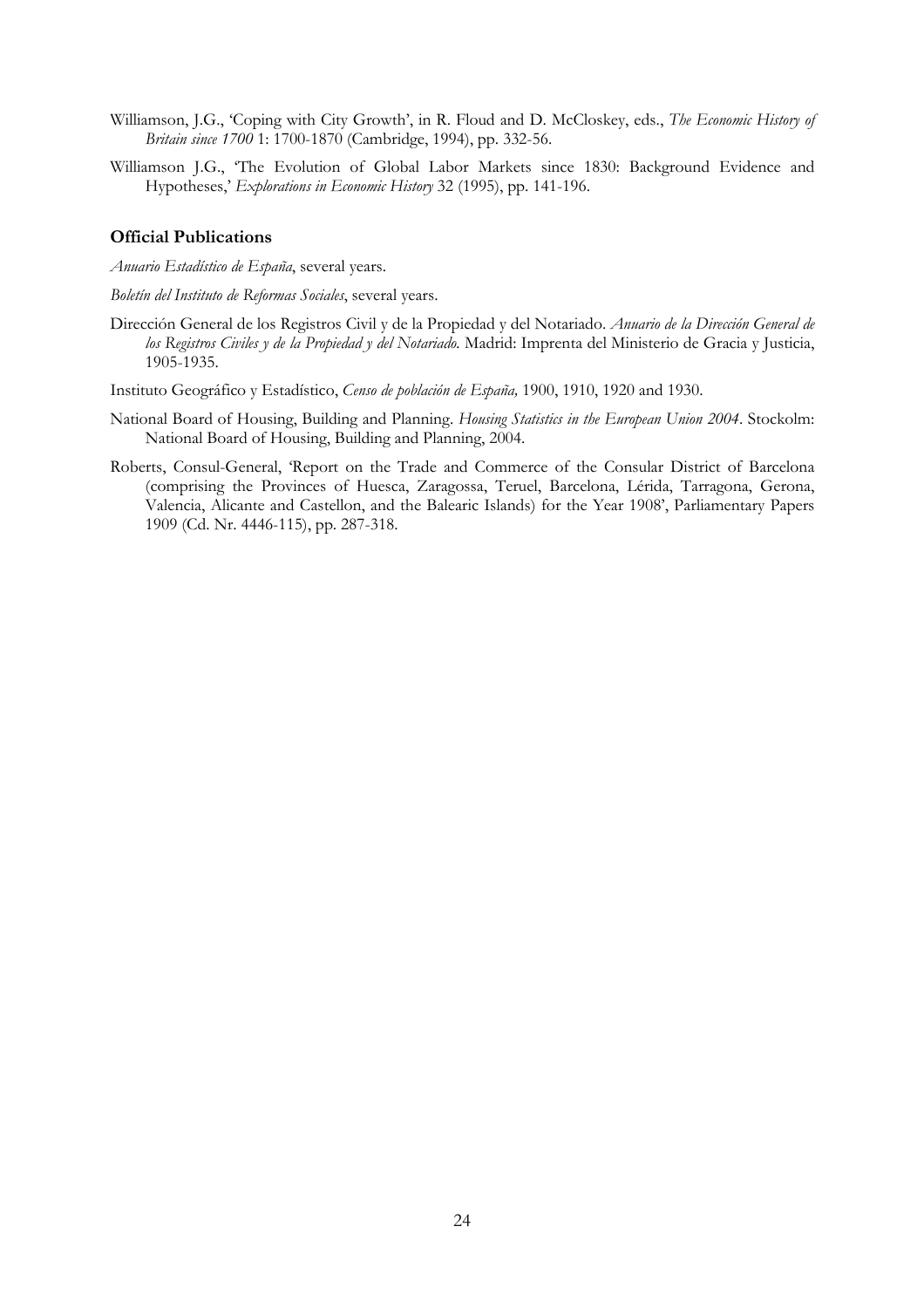| <b>Table 1.</b> The share (per cent) or housing refits in working class incomes, c. 1920 |           |         |  |
|------------------------------------------------------------------------------------------|-----------|---------|--|
|                                                                                          | Unskilled | Skilled |  |
| Andalucia                                                                                | 10.83     | 7.79    |  |
| $Ebro$ <i>Valley</i>                                                                     | 11.09     | 7.92    |  |
| Mediterranean                                                                            | 11.04     | 7.68    |  |
| North                                                                                    | 15.43     | 9.93    |  |
| Northern Castilia                                                                        | 8.60      | 5.51    |  |
| Southern Castilia                                                                        | 10.63     | 7.34    |  |
| Spain                                                                                    | 11.27     | 7.69    |  |
| <b>Barcelona</b>                                                                         | 18.73     | 13.06   |  |
| Seville                                                                                  | 12.68     | 11.07   |  |
| Valencia                                                                                 | 10.25     | 7.24    |  |
| Biscay                                                                                   | 17.81     | 10.91   |  |
| Saragossa                                                                                | 10.14     | 7.79    |  |
| <b>Five Provinces</b>                                                                    | 13.92     | 10.01   |  |

| Table 1. The Share (per cent) of housing rents in working class incomes, c. 1920 |  |  |  |  |  |  |
|----------------------------------------------------------------------------------|--|--|--|--|--|--|
|----------------------------------------------------------------------------------|--|--|--|--|--|--|

*Notes*: Daily wages have been converted into yearly incomes under the assumption that workers worked during 300 days yearly.

*Sources:* Data on rents is drawn from *Boletin del Instituto de Reformas Sociales* and wage data is drawn from Rosés and Sánchez-Alonso, 'Regional Wage Convergence'.

| <b>Table 2.</b> The Test of the Present Value Model |                       |                       |                        |  |
|-----------------------------------------------------|-----------------------|-----------------------|------------------------|--|
| Method                                              | WLS                   | <b>GLSre</b>          | <b>GLSfe</b>           |  |
|                                                     |                       | $\left( 2\right)$     | (3)                    |  |
| Constant                                            | $0.145^{\circ}$       | $0.145^{\circ}$       | $0.320^{\circ}$        |  |
|                                                     | (0.037)               | (0.023)               | (0.685)                |  |
| $(R_{it} / P_{it})$                                 | $-8.668$ <sup>a</sup> | $-8.668$ <sup>a</sup> | $-20.569$ <sup>a</sup> |  |
|                                                     | (2.523)               | (1.493)               | (4.654)                |  |
| $\mathbf N$                                         | 203                   | 203                   | 203                    |  |
| $F-test / Chi2$                                     | 11.80                 | 24.63                 | 19.52                  |  |
| $R^2$ / overall $R^2$                               | 0.09                  | 0.09                  | 0.09                   |  |

**Table 2.** The Test of the Present Value Model

*Notes:* WLS is weighted least squares with weights given by the mean number of houses sold. GLSre is generalized least squares with fixed-effects. GLSfe is generalized least squares with fixed-effects. All standard errors are robust. <sup>a</sup> indicates significant at 1 per cent level and <sup>b</sup> indicates significant at 5 per cent level. The Hausman test shows that GLSfe estimation is the most efficient.

*Sources:* Data on rents is drawn from *Boletín del Instituto de Reformas Sociales*, several years and housing price data from Carmona et al. 'Spanish Housing Markets'.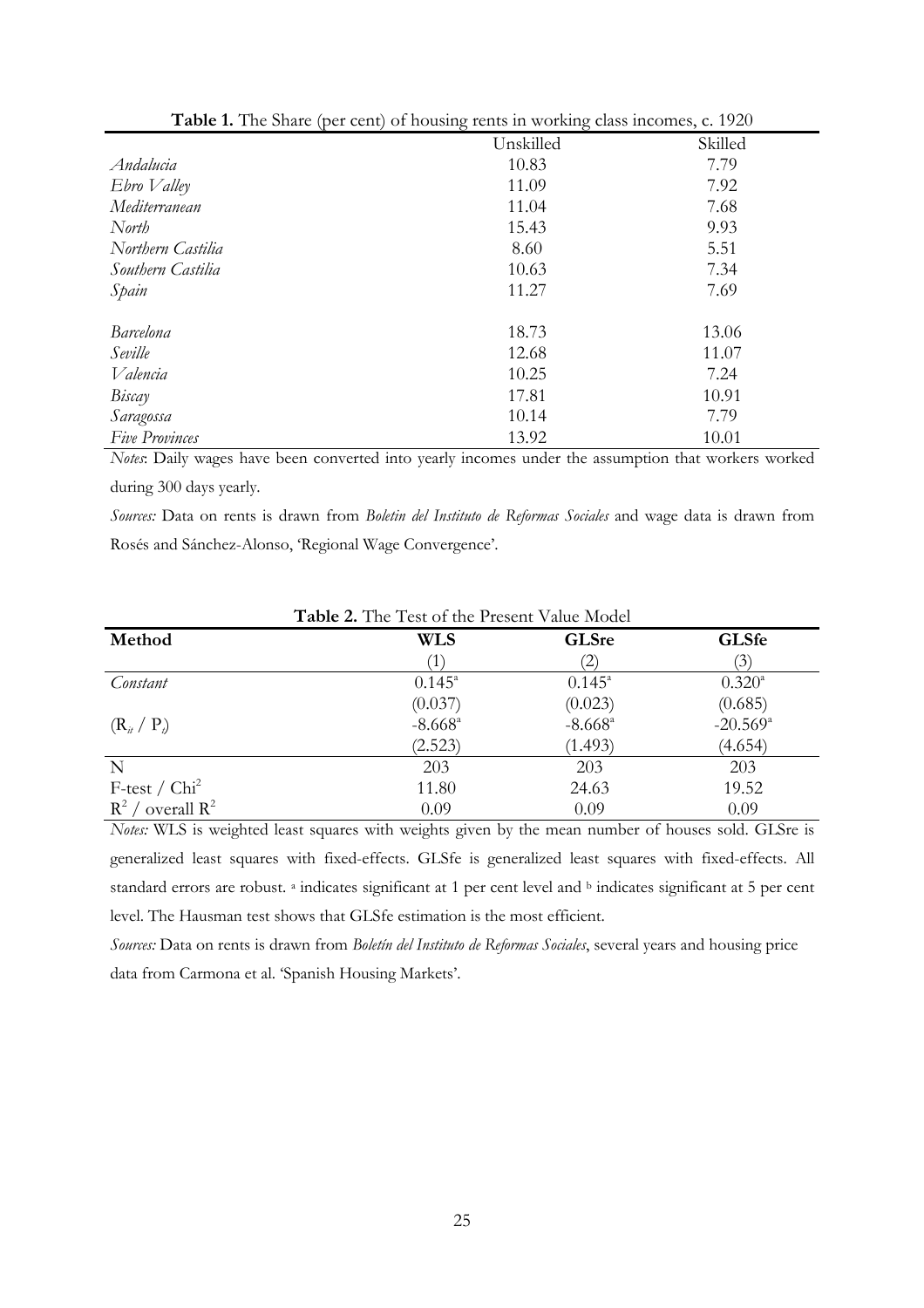| 1900         | 1910              | 1920    | 1930             |
|--------------|-------------------|---------|------------------|
| $\mathbf{1}$ | $\left( 2\right)$ | (3)     | $\left(4\right)$ |
| 3.68         | 3.73              | 3.83    | 3.80             |
| 2.23         | 2.20              | 2.24    | 2.20             |
| 2.43         | 2.43              | 2.53    | 2.57             |
| 1.47         | 1.43              | 1.48    | 1.49             |
|              |                   |         |                  |
|              |                   |         |                  |
| 3.01         | 3.10              | 3.36    | 3.47             |
| 5.72         | 5.29              | 5.99    | 5.82             |
| 3.27         | 3.30              | 3.77    | 3.91             |
| 2.39         | 2.31              | 2.27    | 2.26             |
| 5.04         | 4.48              | 4.63    | 4.26             |
| 1.69         | 1.68              | 1.75    | 1.70             |
| 2.08         | 2.06              | 2.06    | 2.00             |
|              |                   | $\cdot$ |                  |

**Table 3.** The Population-Dwellings Ratio, 1900-1930

*Notes:* Dwellings units are computed by multiplying the number of houses by the estimated number of floors per house. See Carmona et al. 'Spanish housing prices' for more details.

*Sources:* Number of houses from *Anuario Estadístico de España* and population from population censuses (Instituto Geográfico y Estadístico, *Censo de Población*, 1900, 1910, 1920 and 1930).

| <b>TWORE</b> IF THE DURBHILIMATED OF FROMOTIC FLOWDING THROUGH 1990 TOOD<br>Method | <b>WLS</b>            | <b>GLSre</b>      |
|------------------------------------------------------------------------------------|-----------------------|-------------------|
|                                                                                    | $\left(1\right)$      | $\left( 2\right)$ |
| Constant                                                                           | $5.610^{a}$           | $5.455^{\circ}$   |
|                                                                                    | (0.554)               | (0.795)           |
| $log(Y)_{t-1}$                                                                     | $0.371^{\circ}$       | $0.390^{\circ}$   |
|                                                                                    | (0.095)               | (0.090)           |
| $log(1+HOUSE/POPULATION)_{64}$                                                     | $-2.751$ <sup>a</sup> | $-1.073^b$        |
|                                                                                    | (0.370)               | (0.529)           |
| $log(1+CREDIT)_{t,1}$                                                              | $1.325^{\circ}$       | $1.006^{\circ}$   |
|                                                                                    | (0.239)               | (0.230)           |
| N                                                                                  | 192                   | 192               |
| $F-test / Chi2$                                                                    | 69.24                 | 49.17             |
| $R^2$<br>/ overall $R^2$                                                           | 0.57                  | 0.39              |

**Table 4.** The Determinants of Hedonic Housing Prices, 1900-1930

*Notes:* WLS is weighted least squares with weights given by the mean number of houses sold. GLSre is generalized least squares with random-effects.

*Sources:* Dependent variable see Figure 1: CREDIT variable see Figure 4; Y is drawn from Rosés et al., 'The Upswing'; and see Table 3 for HOUSE.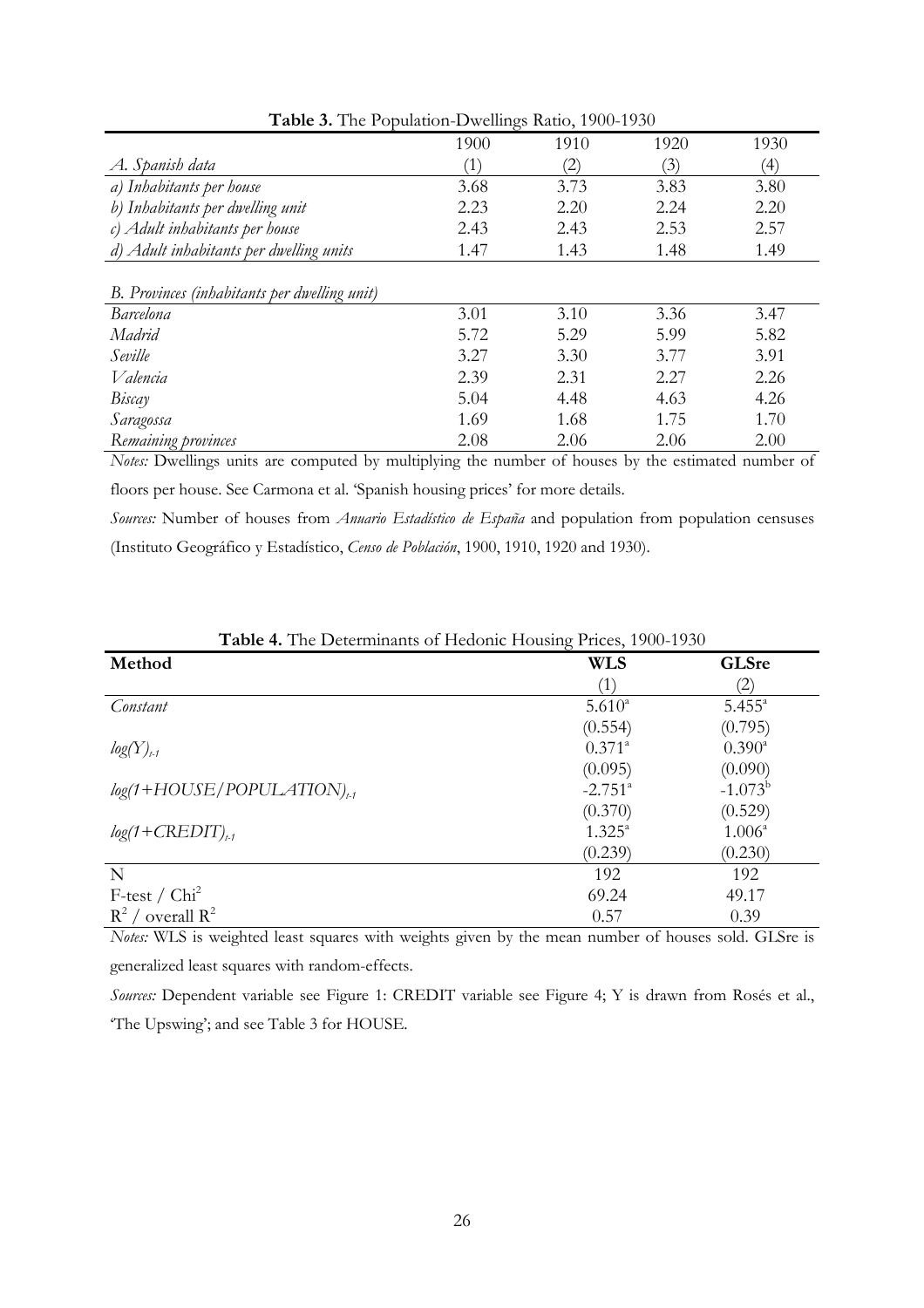| <b>Table 5.</b> Substantive Significance Of the Valiables |             |                   |                |             |  |
|-----------------------------------------------------------|-------------|-------------------|----------------|-------------|--|
|                                                           | Coefficient | Mean              | Std. Dev.      | Coeff.*Mean |  |
|                                                           |             | $\left( 2\right)$ | $\mathfrak{I}$ | ΄4          |  |
| Housing Hedonic Price                                     |             | 8.774             | 0.689          |             |  |
| $log(Y)_{t-1}$                                            | 0.371       | 6.303             | 0.331          | 2.338       |  |
| $log(1+HOUSE/POPULATION)_{t=1}$                           | $-2.751$    | 0.408             | 0.113          | $-1.122$    |  |
| $log(1+CREDIT)_{t-1}$                                     | 1.325       | 1.249             | 0.185          | 1.655       |  |

**Table 5.** Substantive Significance of the Variables

*Notes and Sources:* See table 4.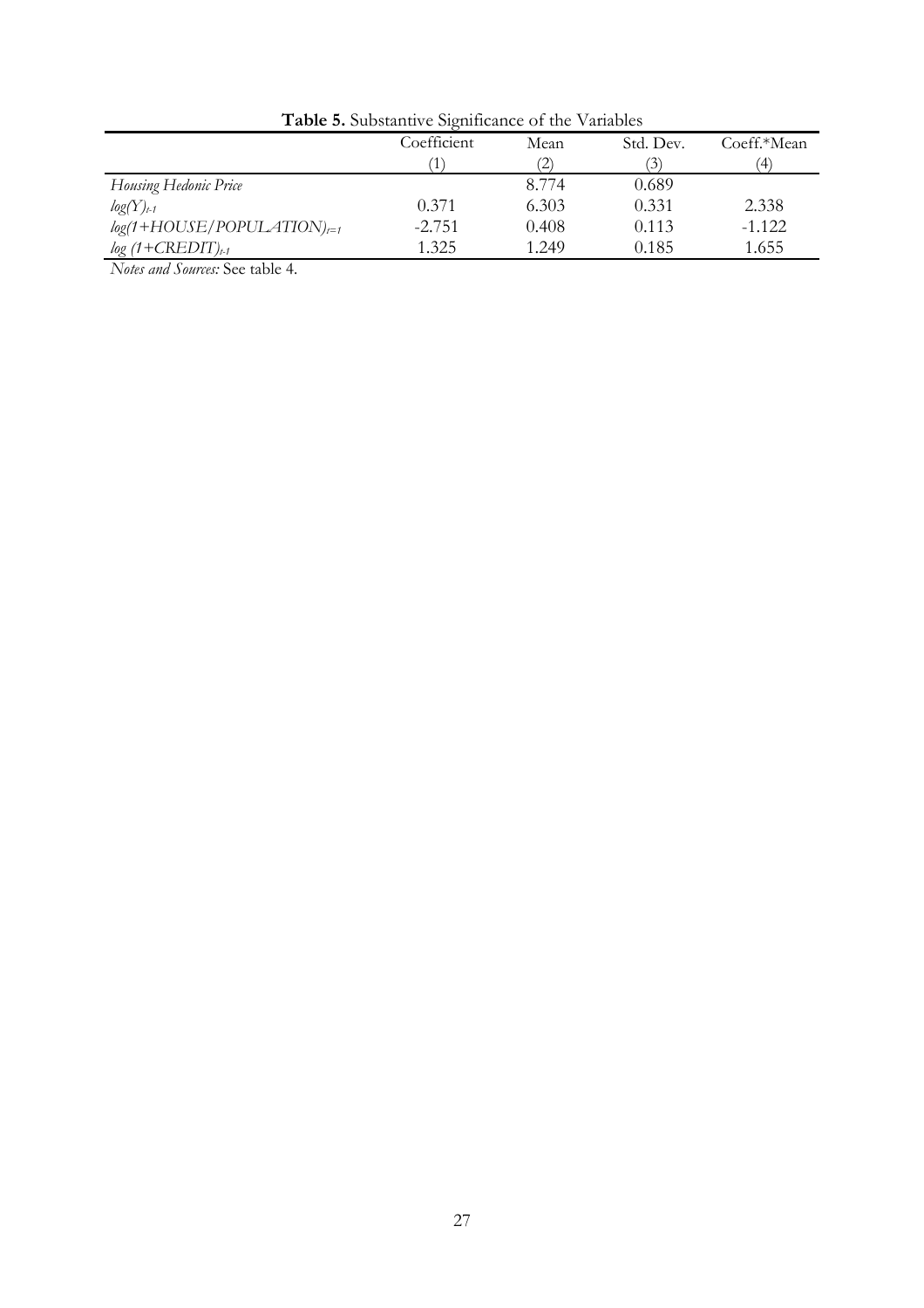

**Figure 1.** The Number of Houses Sold in Spain, 1904-1934

*Sources:* Carmona et al. 'Spanish Housing Markets'.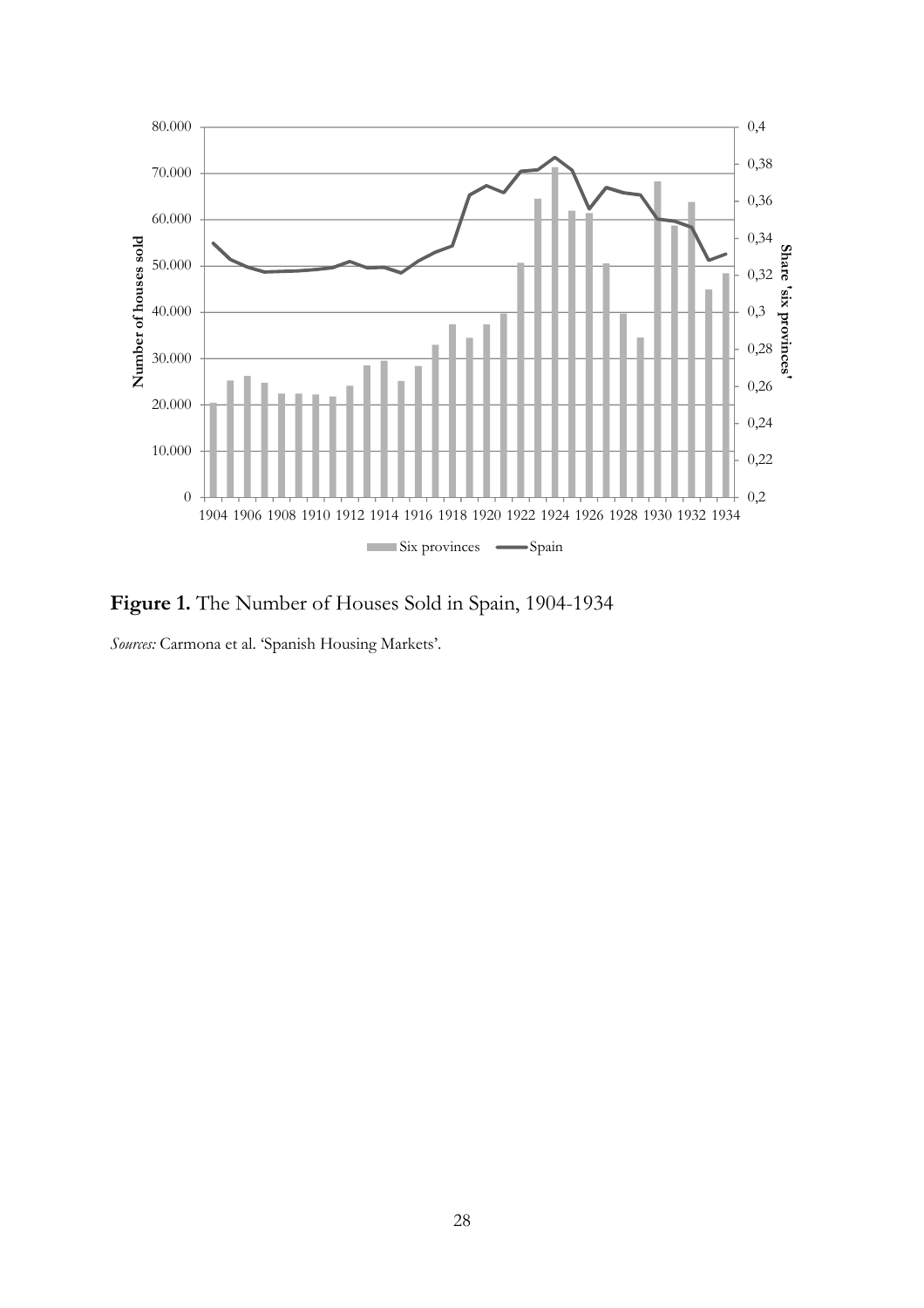

Figure 2. The Evolution of Housing Prices in Spain, 1904=100

*Sources:* See figure 1.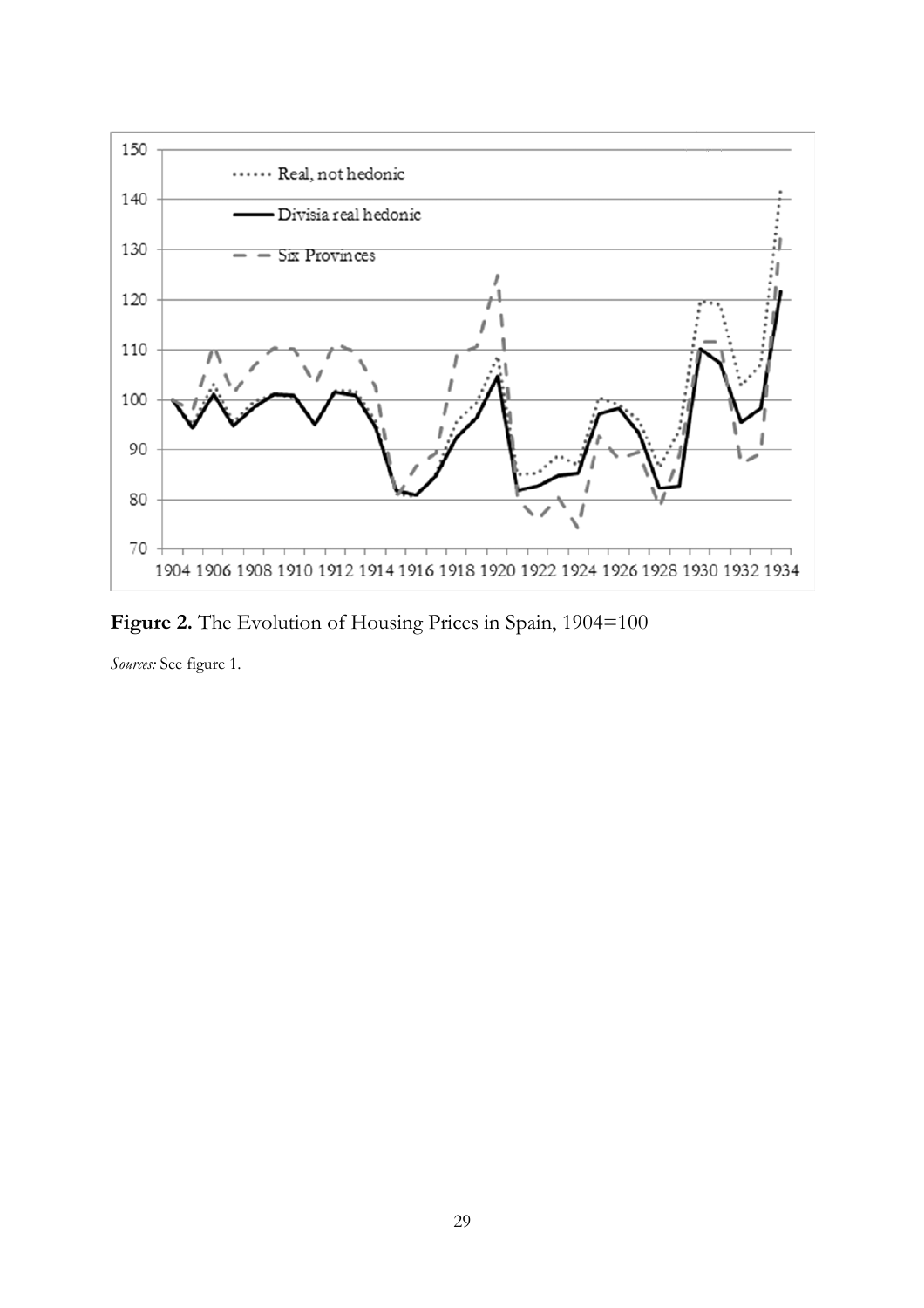

Figure 3. The relative cost of housing in Spain, 1915-1931 (1915=100)

*Notes:* The figure is computed as a population-weighted average of the provincial ratios between wages during the current year and an unweighted average of current housing prices and prices during the previous four years. The wages employed in this calculation are average bricklayer wages. However, it should be noted that closely similar results are obtained with alternative wage series.

*Sources:* See figure 1 for housing prices and *Anuario Estadístico* for wages.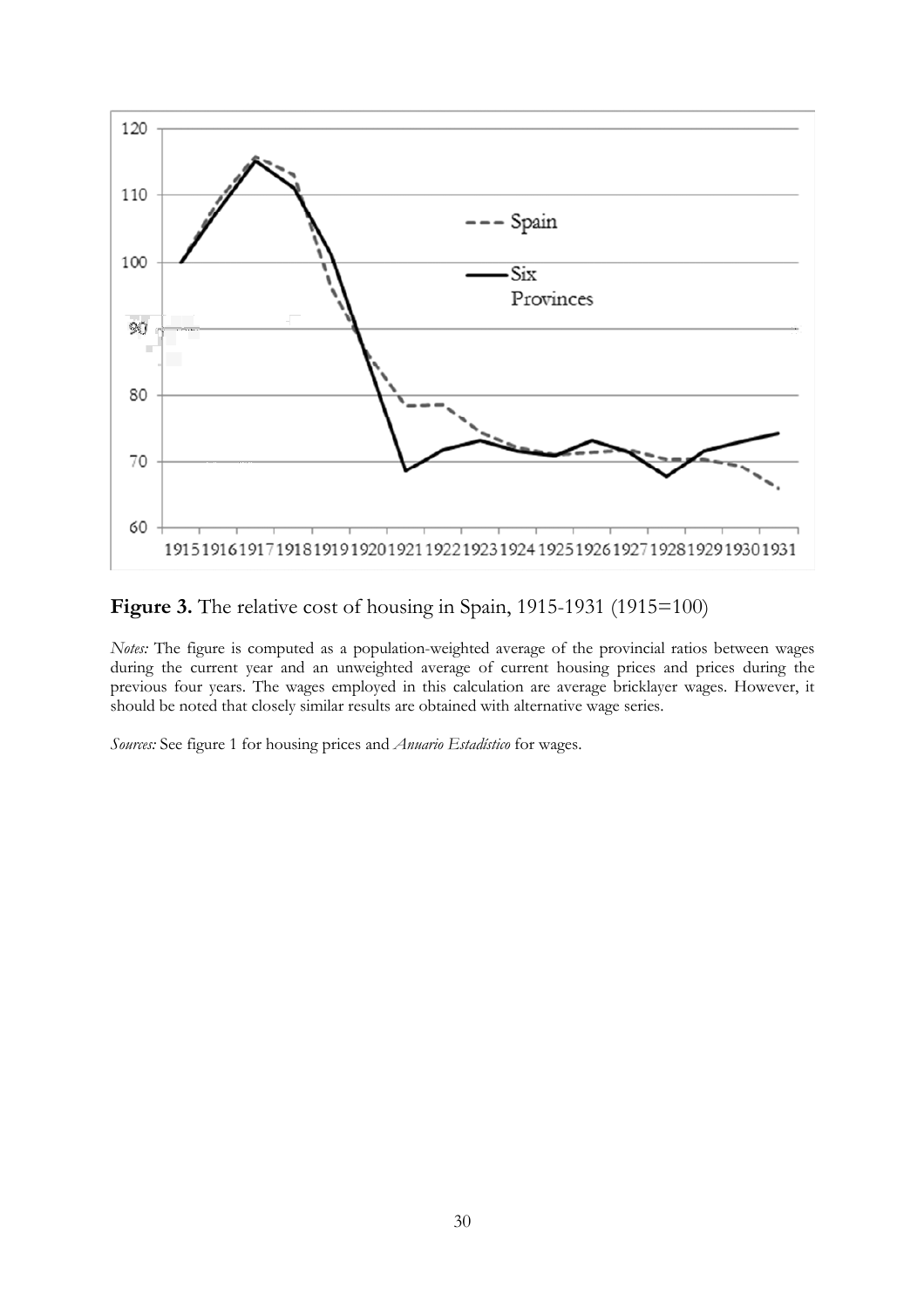

**Figure 4.** The Evolution of the Absolute and Relative Number of Mortgages, 1904-1934

*Sources:* see Figure 1.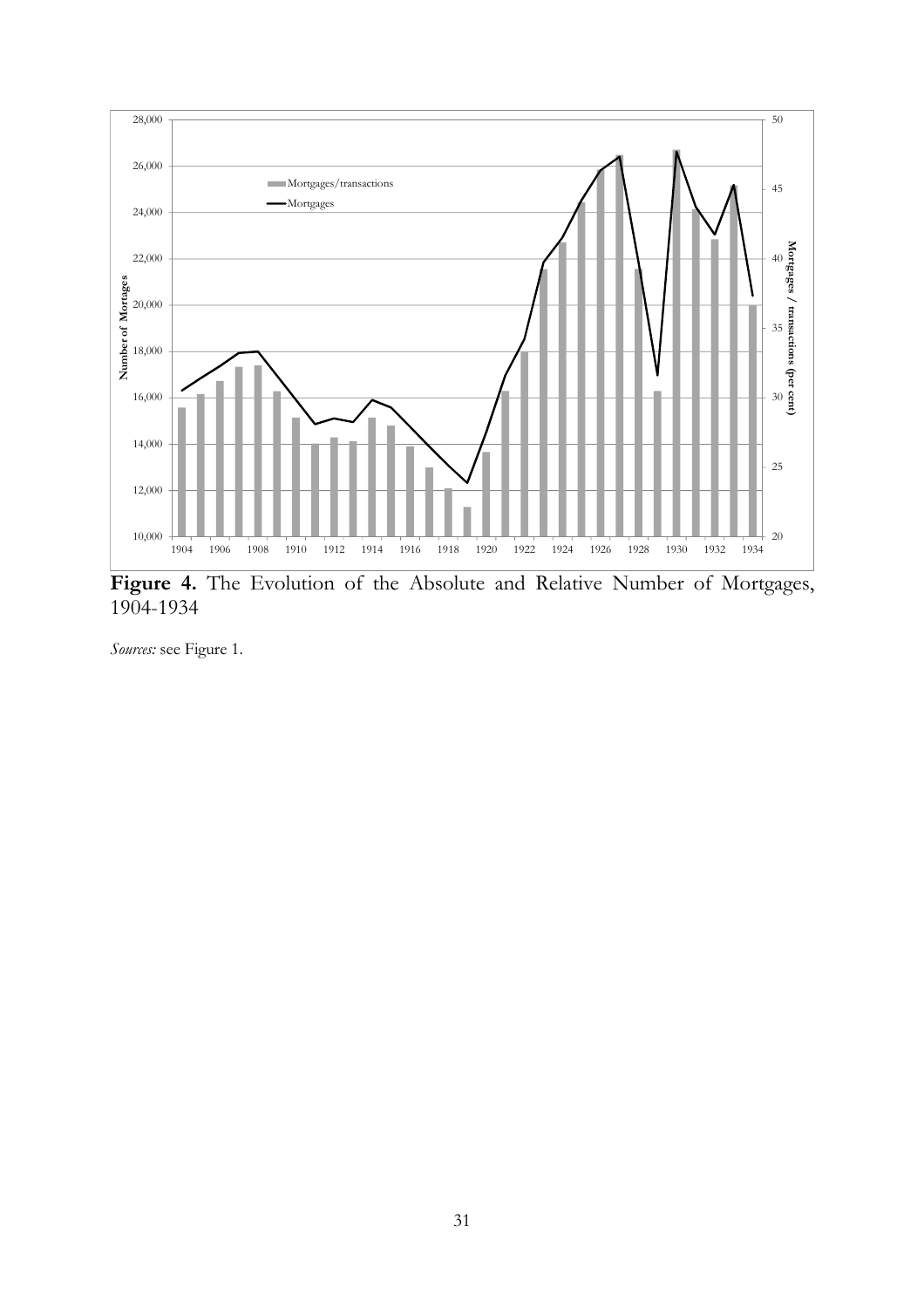

Figure 5. The evolution of the Supply of New Houses, Permanent Income and the Stock of Dwellings, 1904-1934 (1904=100)

*Sources:* The stock of Houses is drawn from Prados de la Escosura and Rosés 'Long-run Estimates'; and per capita GDP and supply of houses from Prados de la Escosura, *El progreso*.